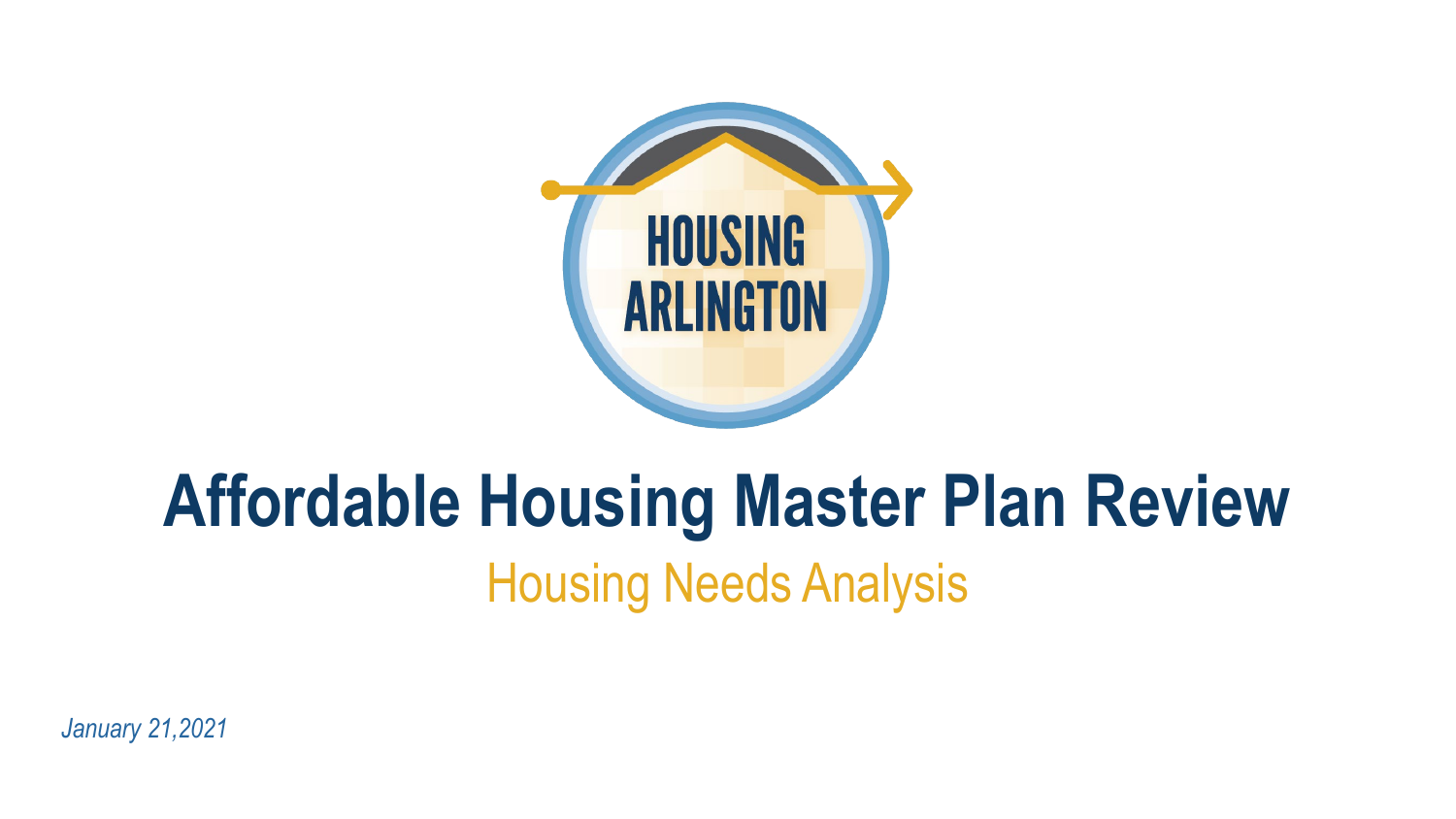Overview of the Affordable Housing Master Plan five-year review

Housing Needs Analysis, Jeannette Chapman

- 1. Changes in population and demographics
- 2. Current housing affordability and housing gaps
- 3. Forecast of population and housing needs

What's Next? Upcoming Events

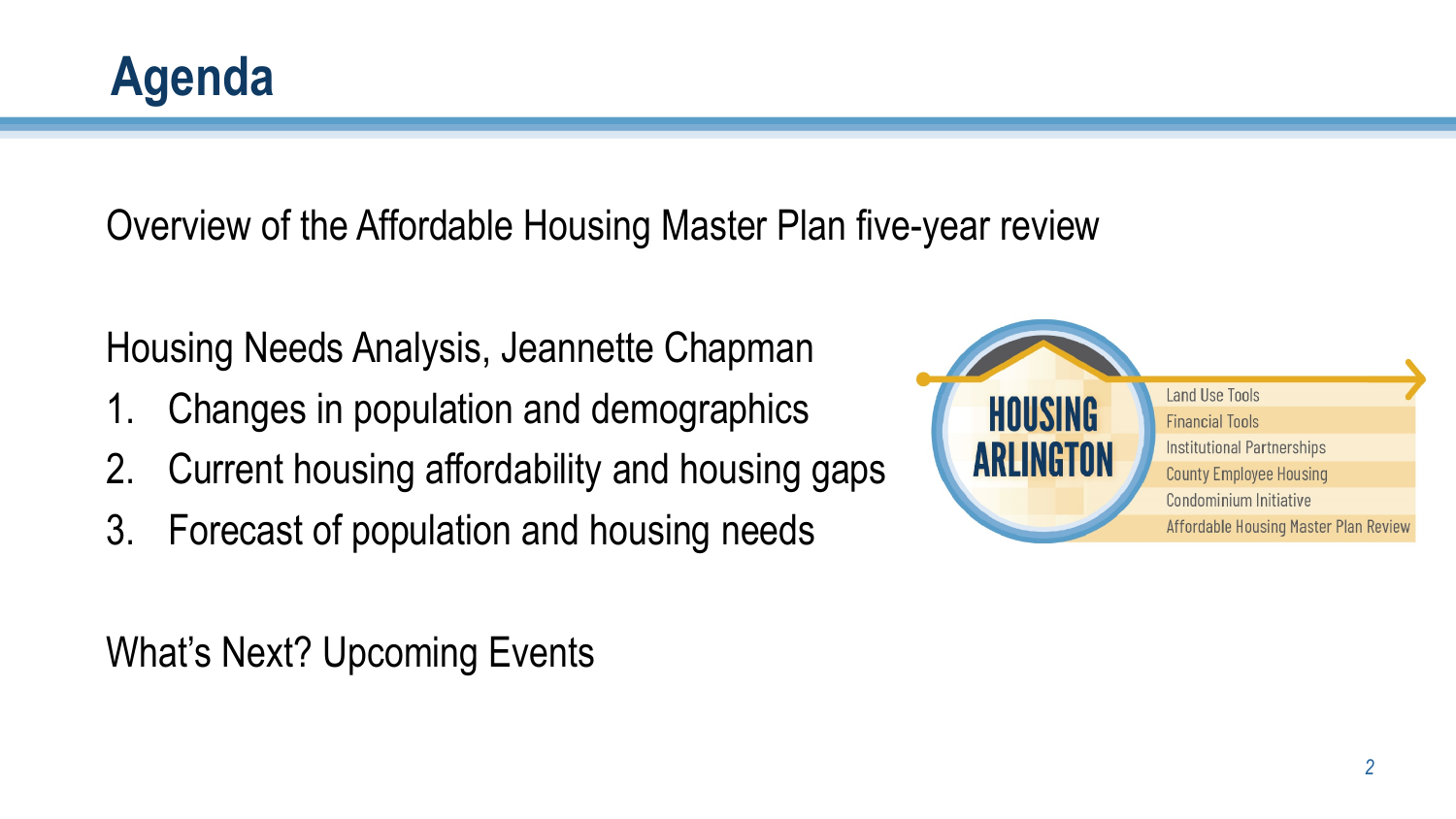### **AHMP Five-year Review Process**

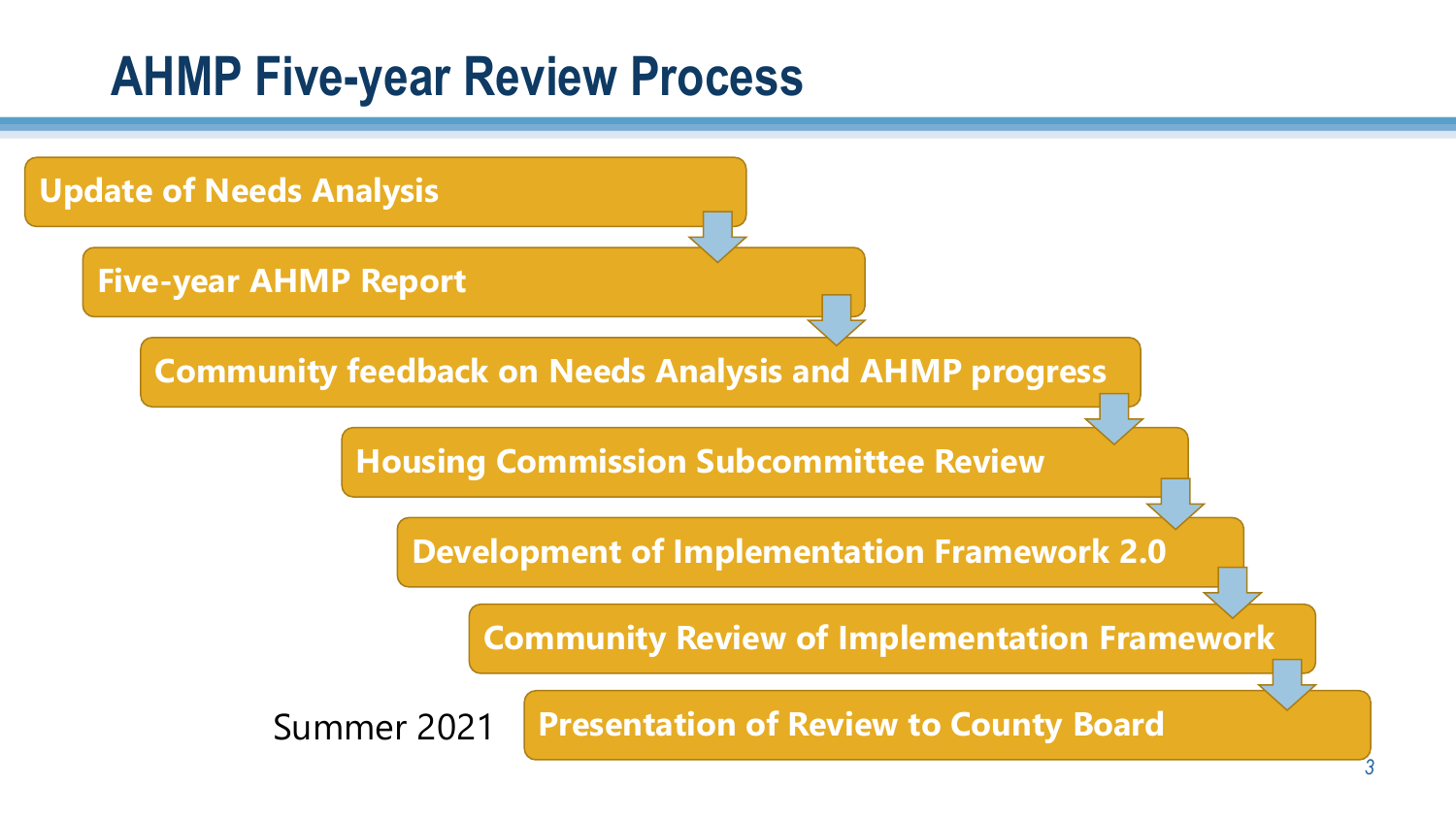

# *Arlington County Housing Needs Analysis: An Update*

Jeannette Chapman **Director** The Stephen S. Fuller Institute Schar School of Policy and Government George Mason University



January 21, 2020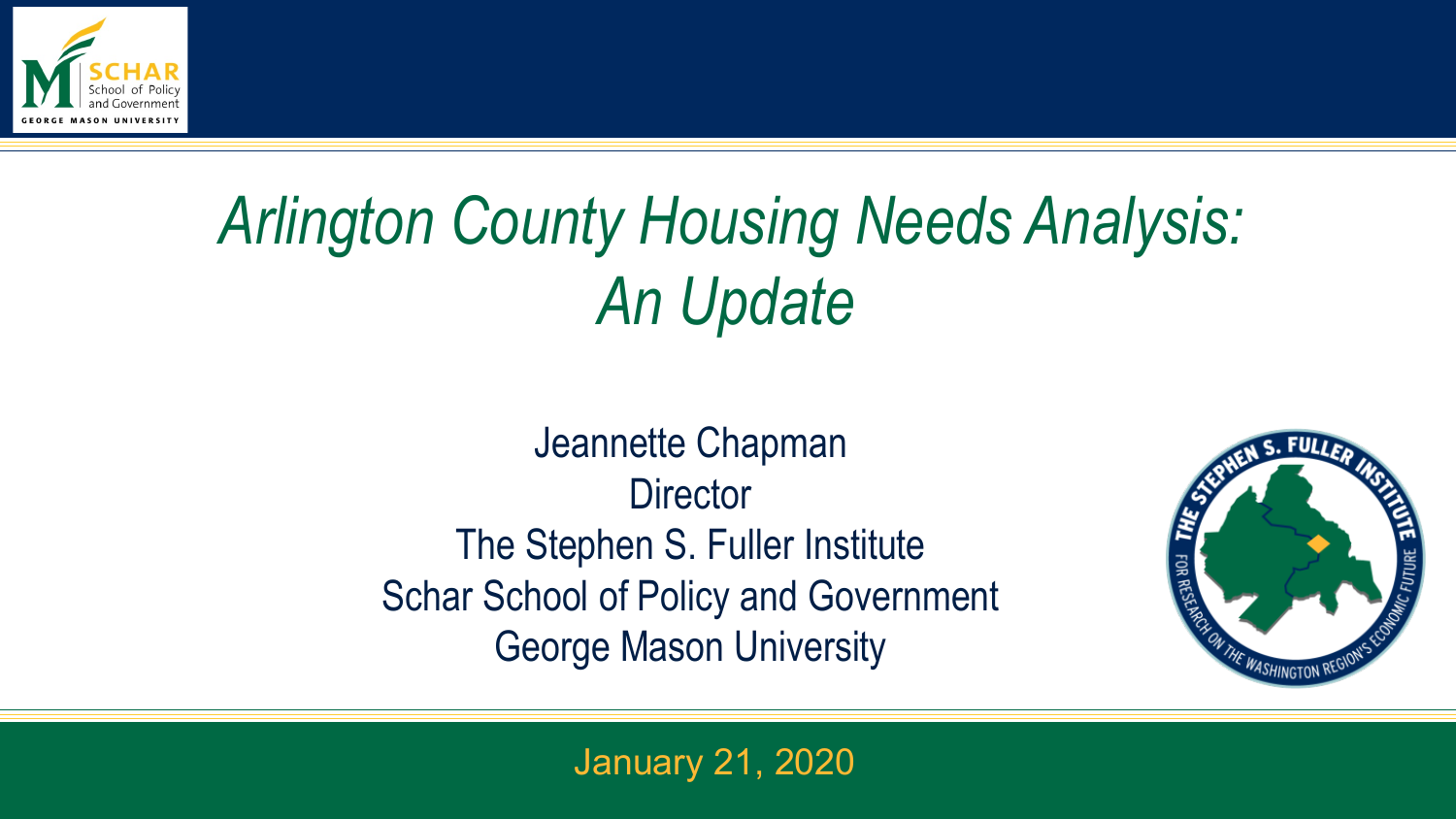## Arlington's Housing Values

- **Diversity** Housing affordability directly contributes to the community's diversity by enabling a wide range of households to live in Arlington, especially households with limited means and special needs.
- **Inclusivity** Housing inclusivity supports a caring, welcoming community in which discrimination does not occur, housing opportunities are fair, and no one is homeless.
- **Choice** A range of housing choices should be available throughout our community and affordable to persons of all income levels and needs. Balanced housing choices benefit individuals and the community as a whole.
- **Sustainability** Housing affordability is vital to the community's sustainability. It impacts the local economy and the natural and built environments. Affordable housing supports diverse jobs and incomes needed to sustain the local economy.

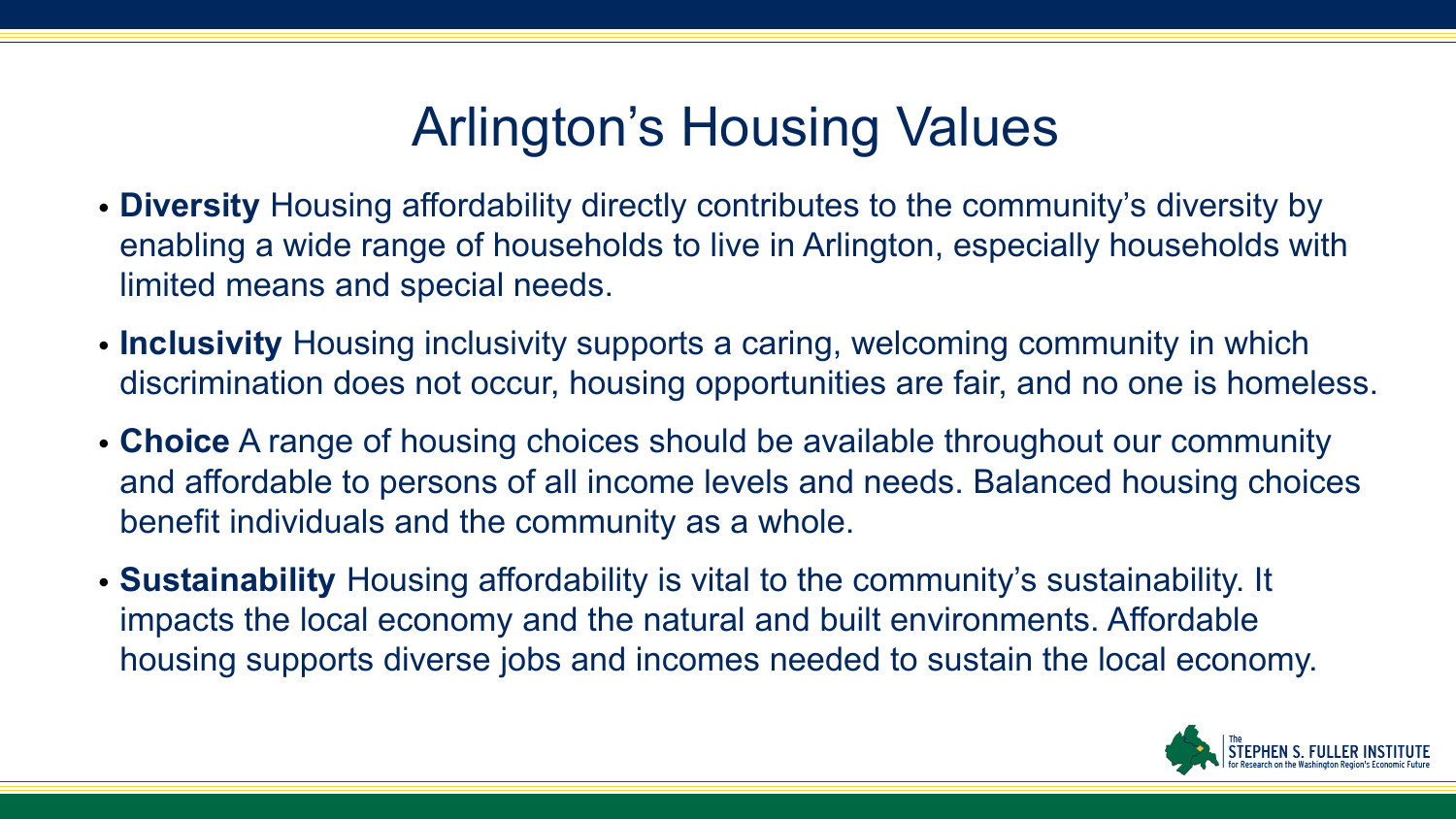### **Population & Household Trends: 2012 - 2018**

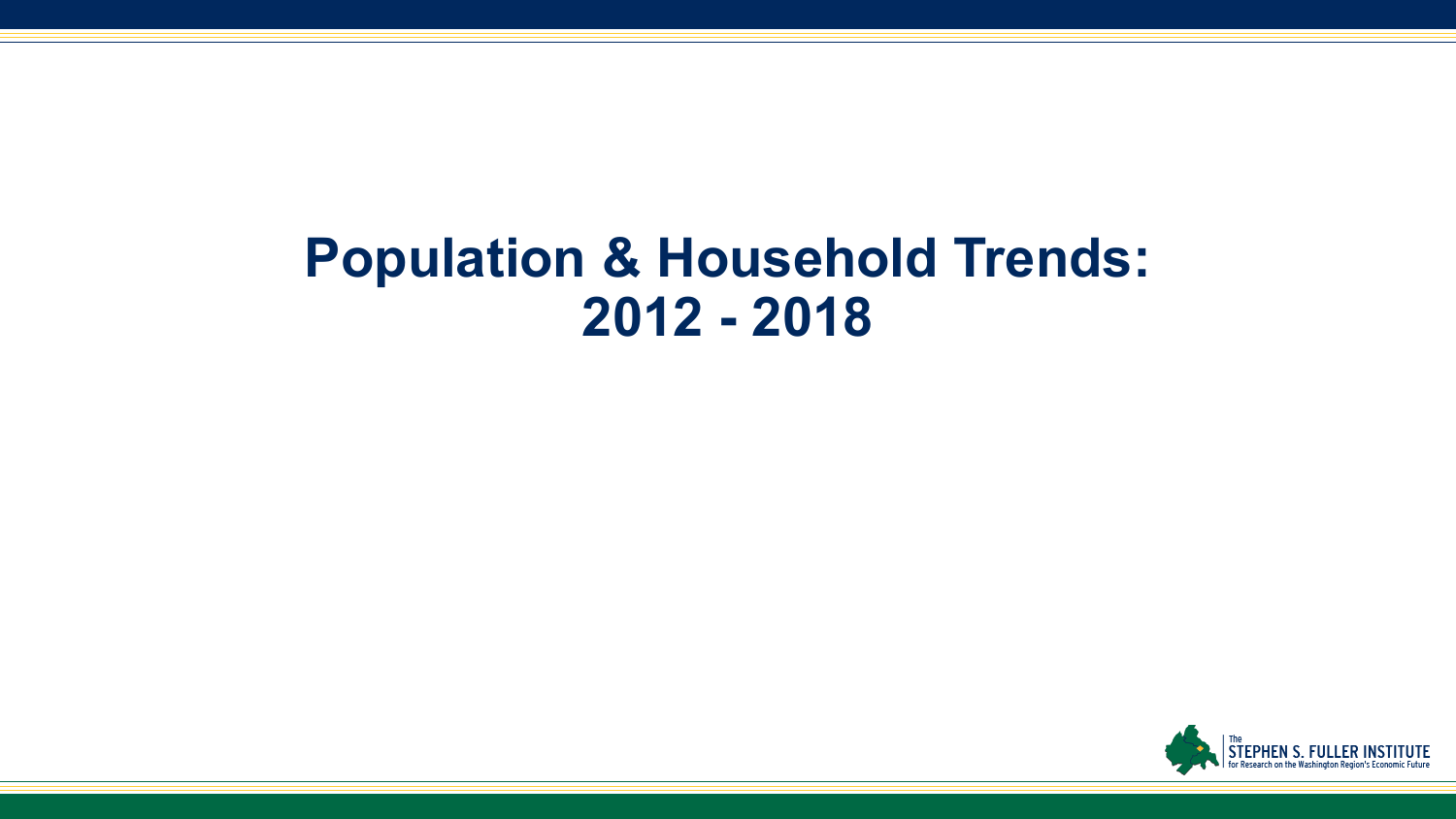### Population By Age Group Arlington County, 2012 & 2018 (000s)



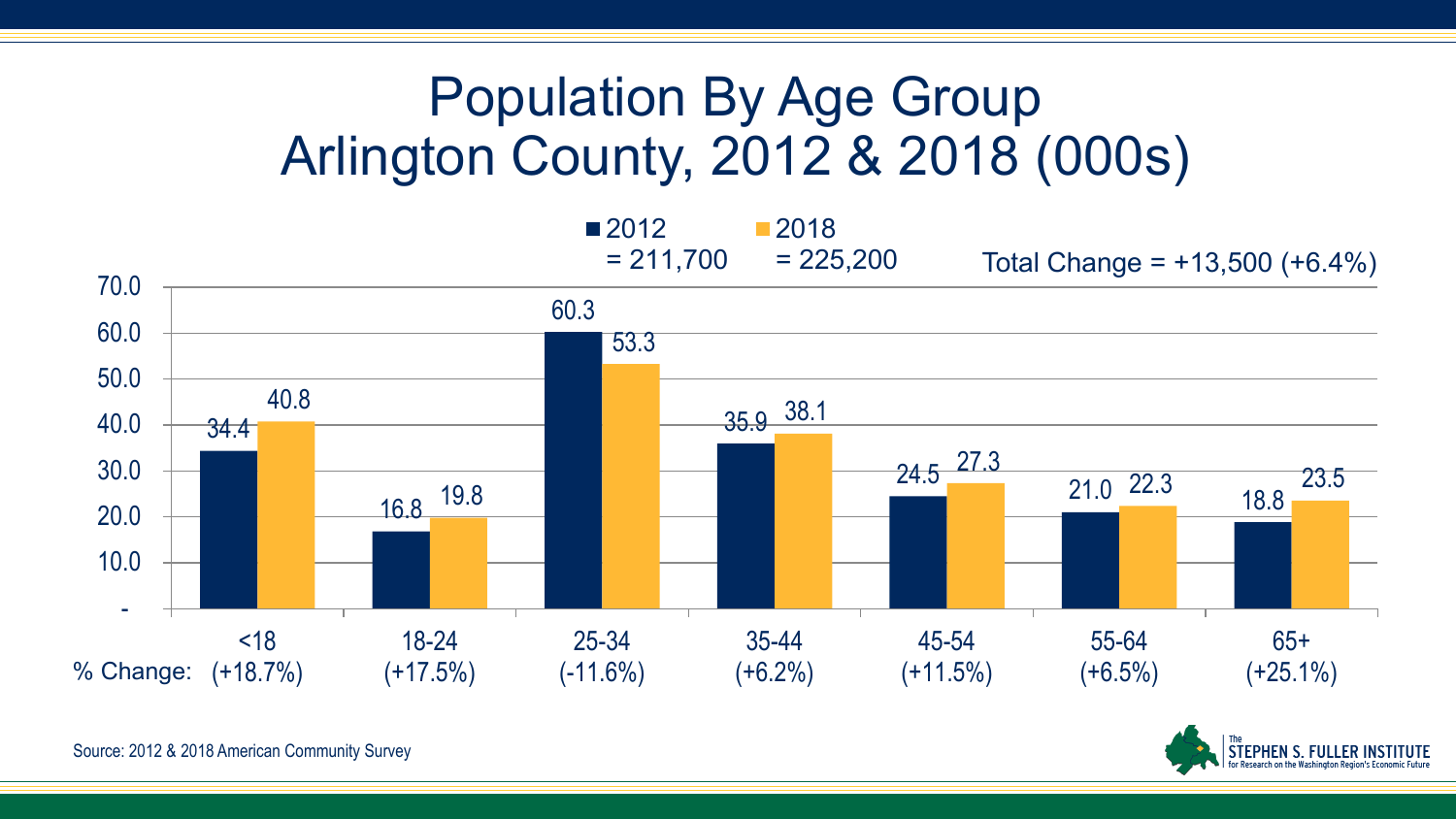### Population By Race & Ethnicity Arlington County, 2012 & 2018 (000s)

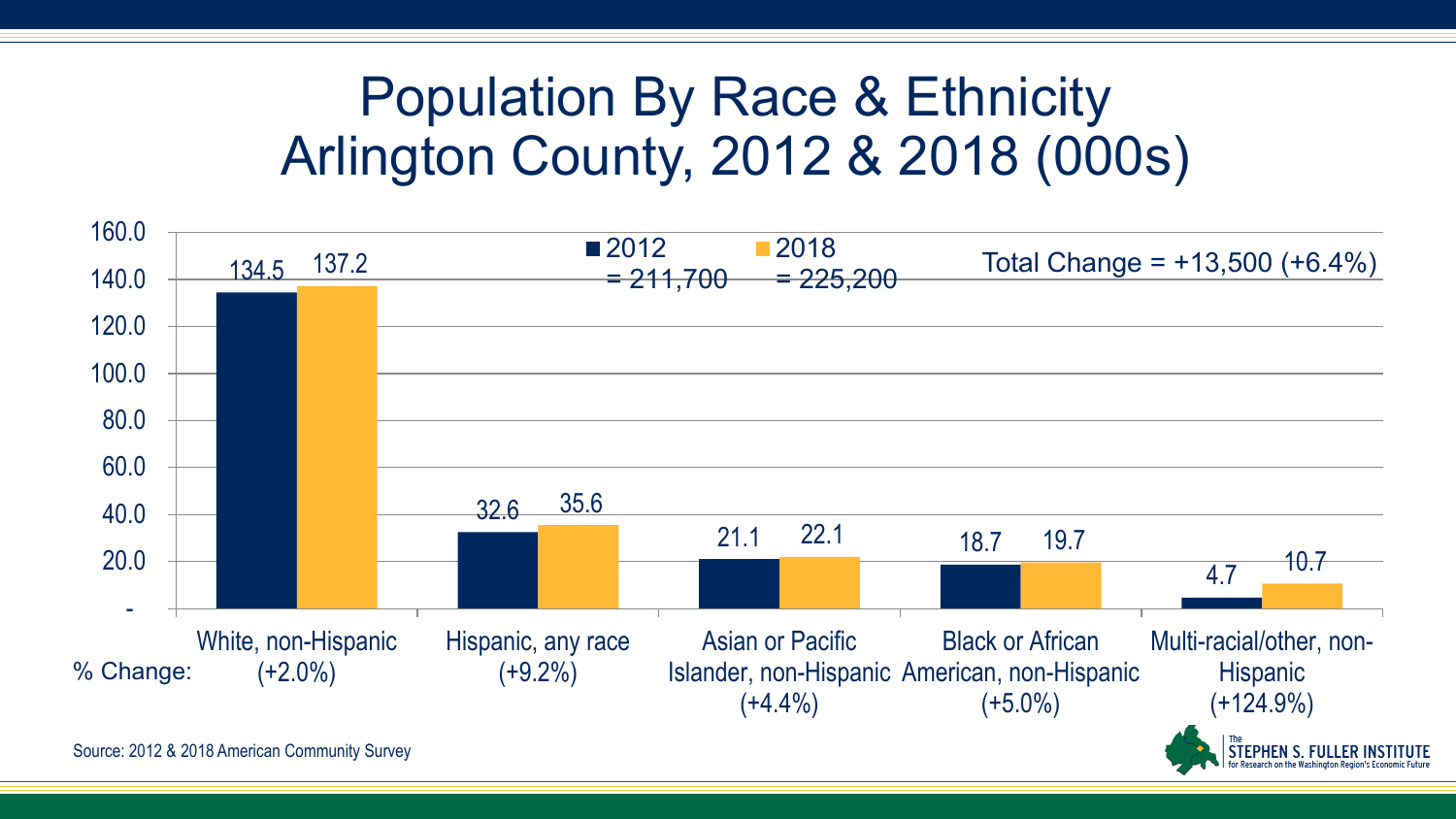### Population % Change By Race & Ethnicity Arlington County, 2012 - 2018



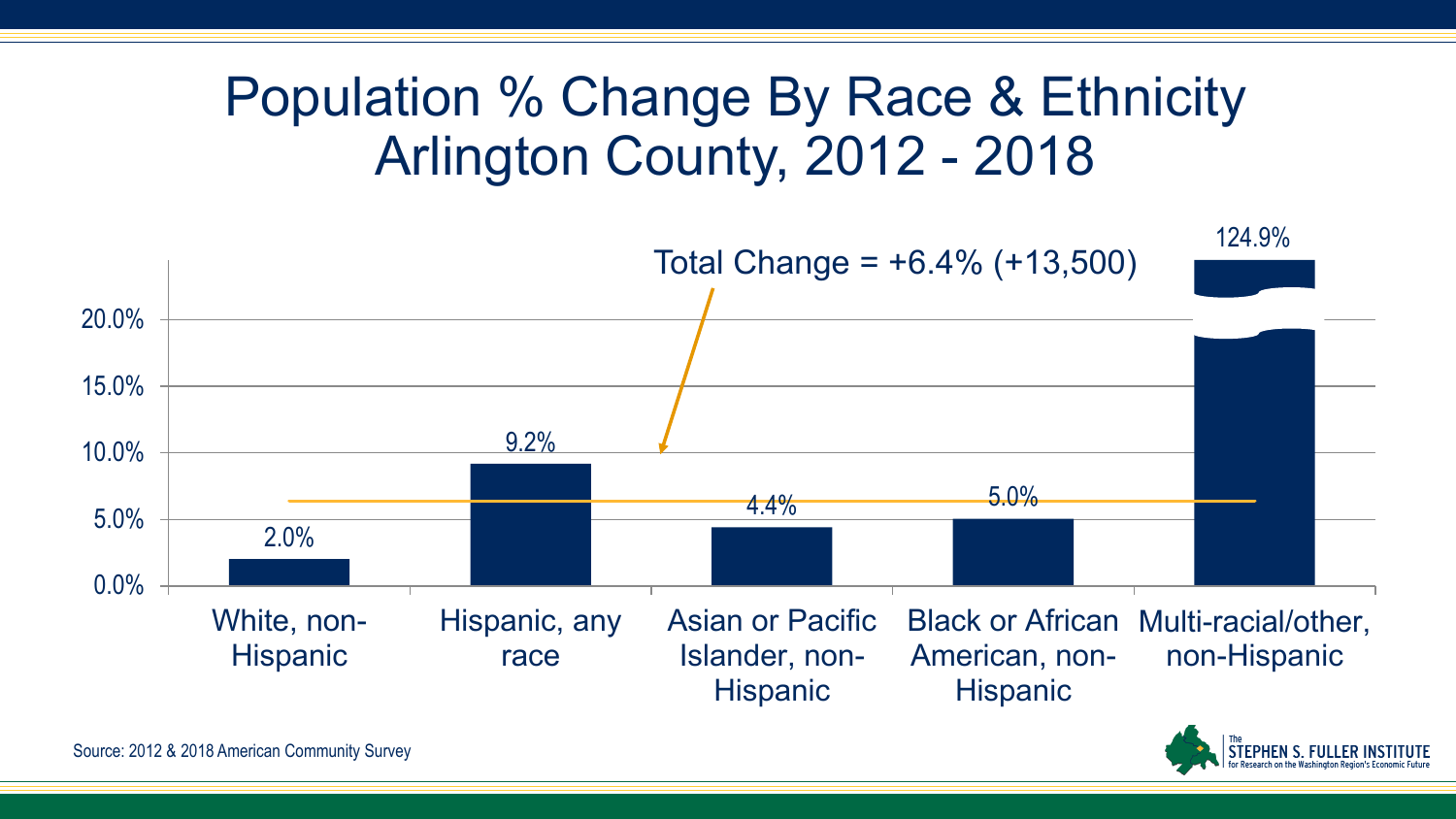### Population w/A Disability By Age Group Arlington County, 2012 & 2018 (000s)



PHEN S. FULLEI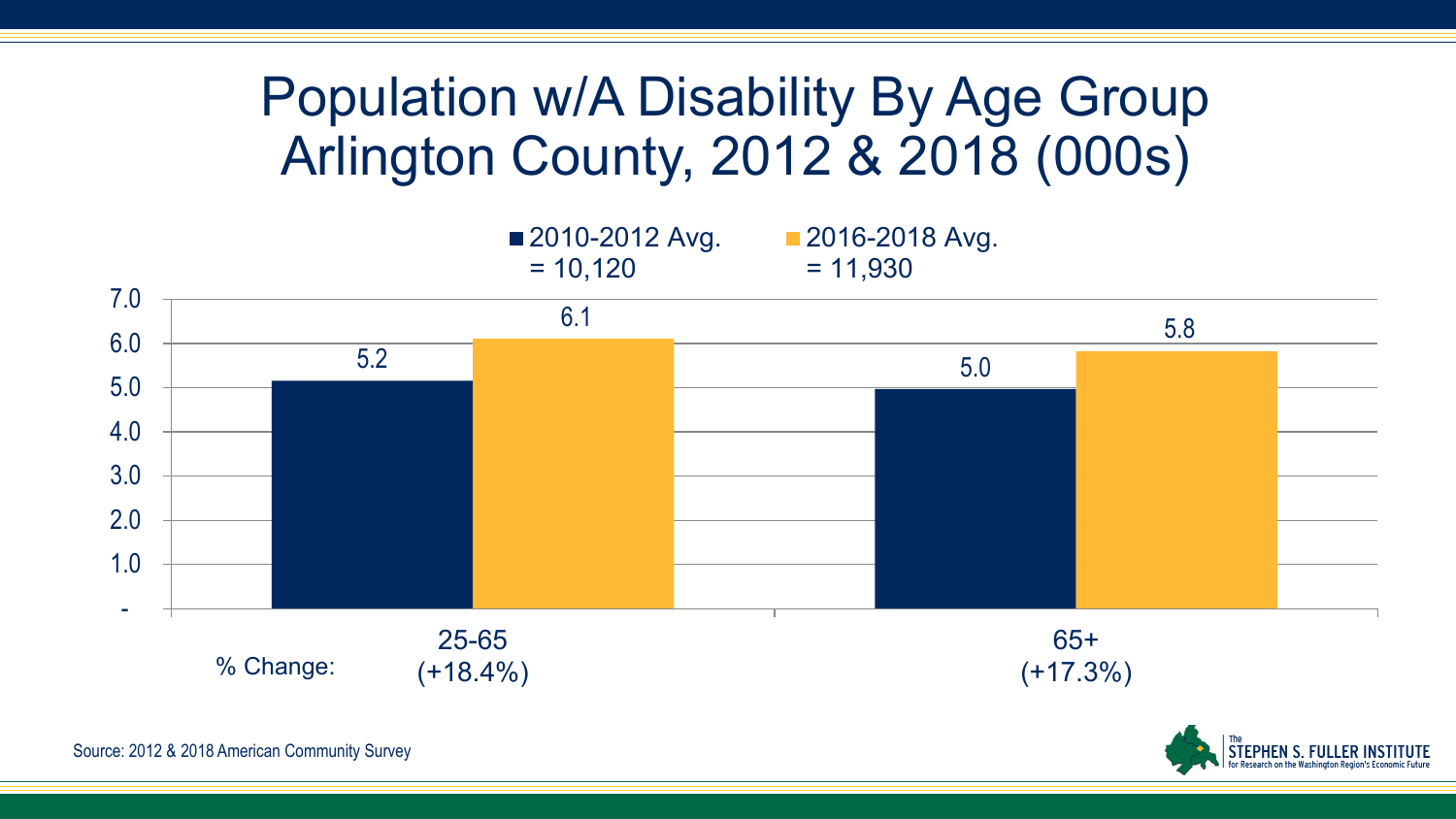### Average Household Size Arlington County, 2012 & 2018

2.2 3.87 2.4 1.5 2.0 3.94 2.1 1.3 - 0.5 1.0 1.5 2.0 2.5 3.0 3.5 4.0 4.5 All Families w/Kids Families w/out Kids Non-Family Households ■ 2012 ■ 2018

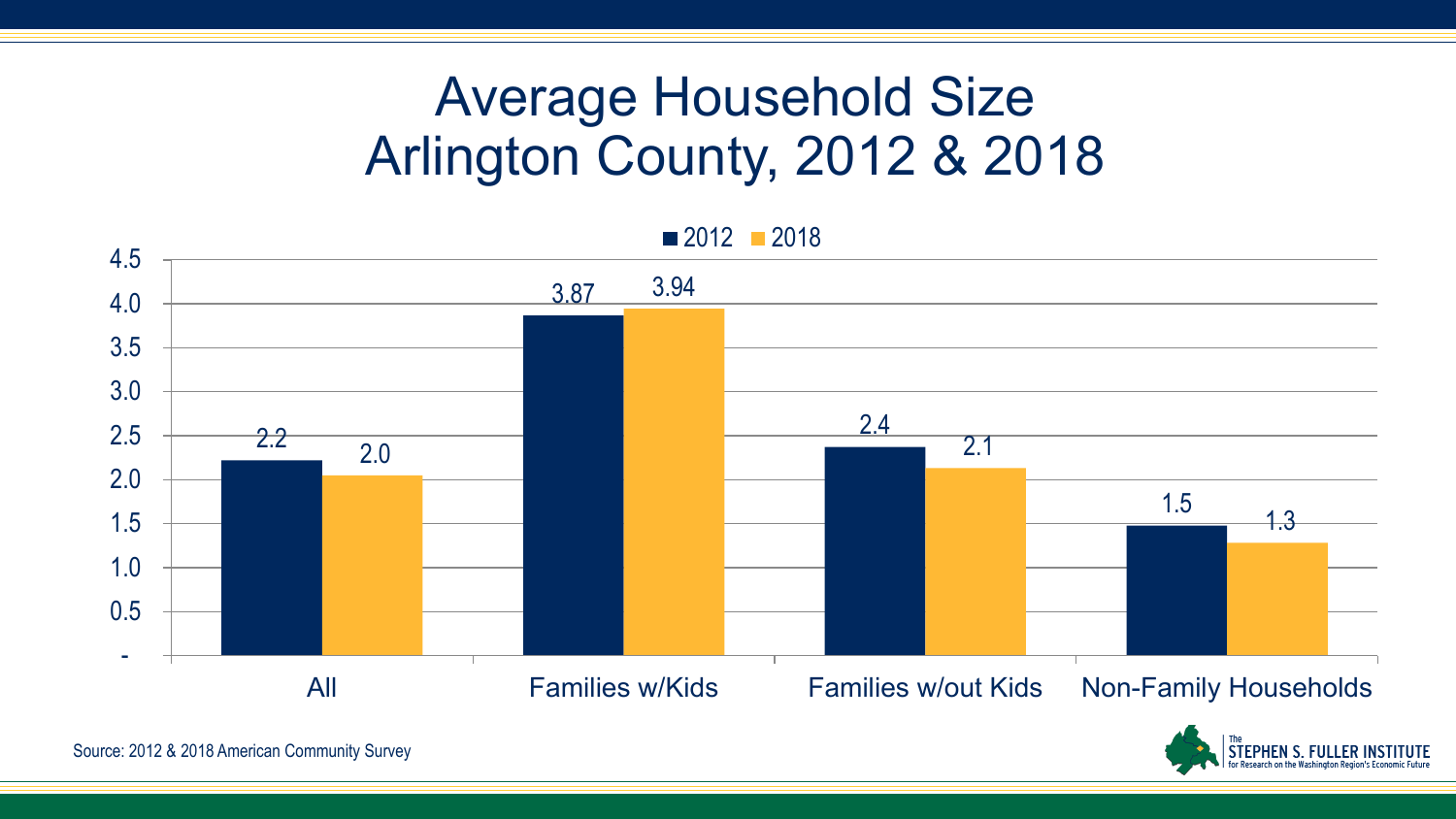### Households By Household Type Arlington County, 2012 & 2018 (000s)

Total Change = +14,570 (+15.3%)

**STEPHEN S. FULLER II** 

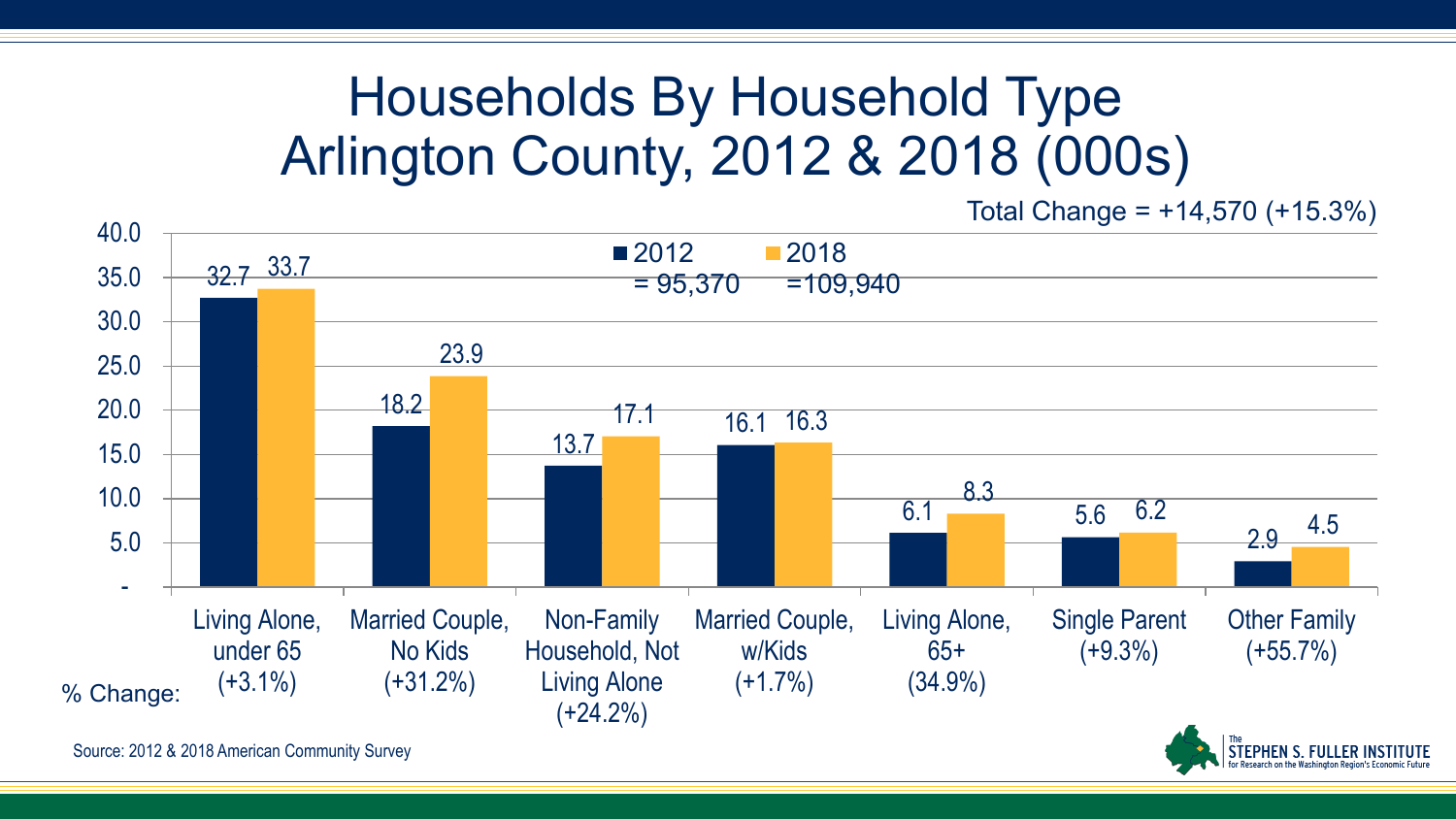#### Households By Household Income Arlington County, 2012 & 2018 (Dollars Inflation-Adjusted to 2018 \$, households in 000s)

4.0 6.8 6.6 12.5 12.7 8.7 10.0 9.8 9.2  $\frac{8.5}{7.9}$ 11.5 13.0 7.7 12.8 5.0 12.7 19.1 10.1 16.8 - 5.0 10.0 15.0 20.0 25.0 <\$15K \$15-29K \$30-59K \$60-79K \$80-99K \$100-119K \$120-149K \$150-199K \$200-249K \$250K+ ■2012  $= 95,370$ ■2018 =109,940 Total Change =  $+14,570$ 

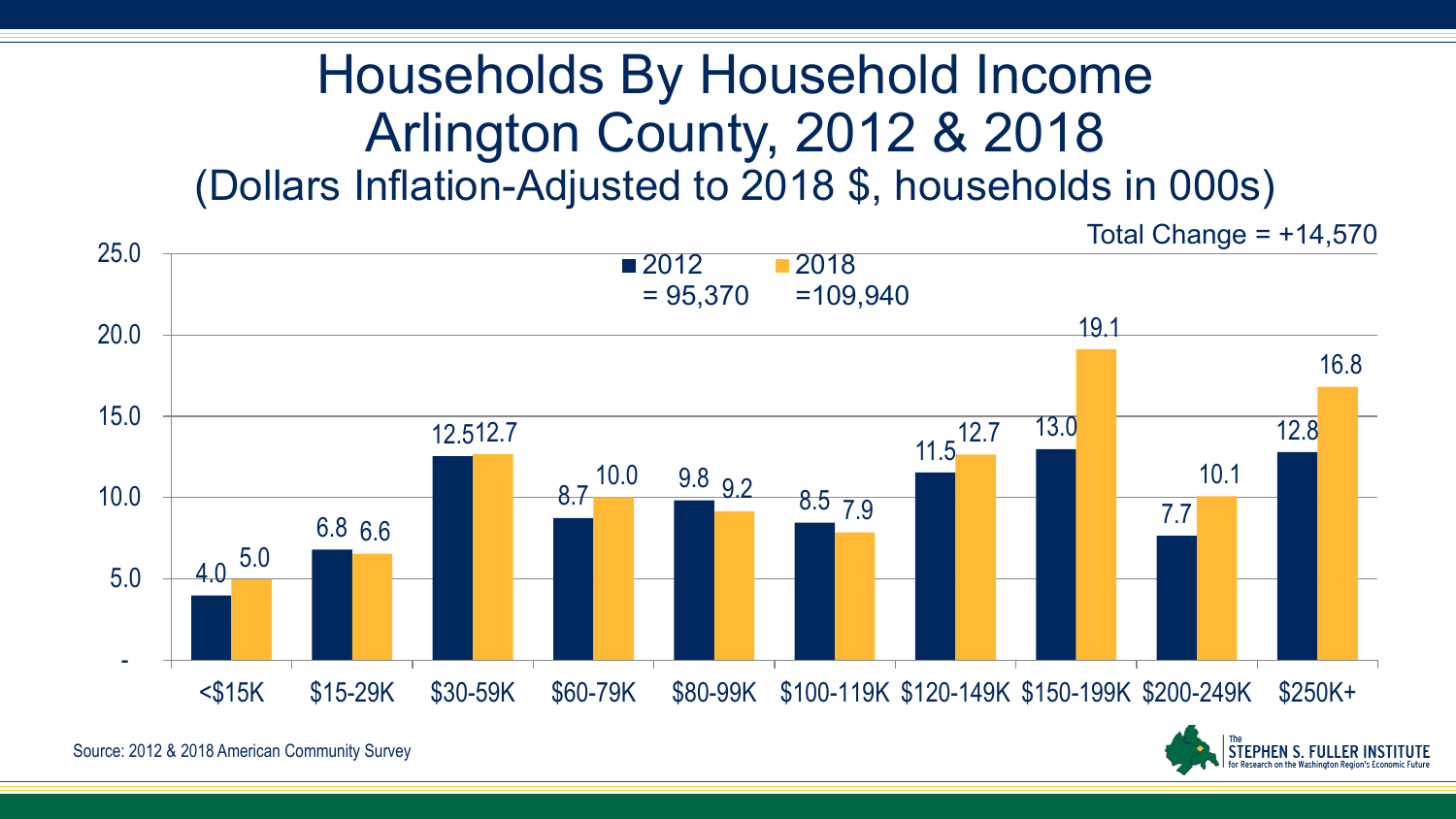### Household % Change By Income Group Arlington County, 2012-2018 (Inflation-Adjusted to 2018 \$)





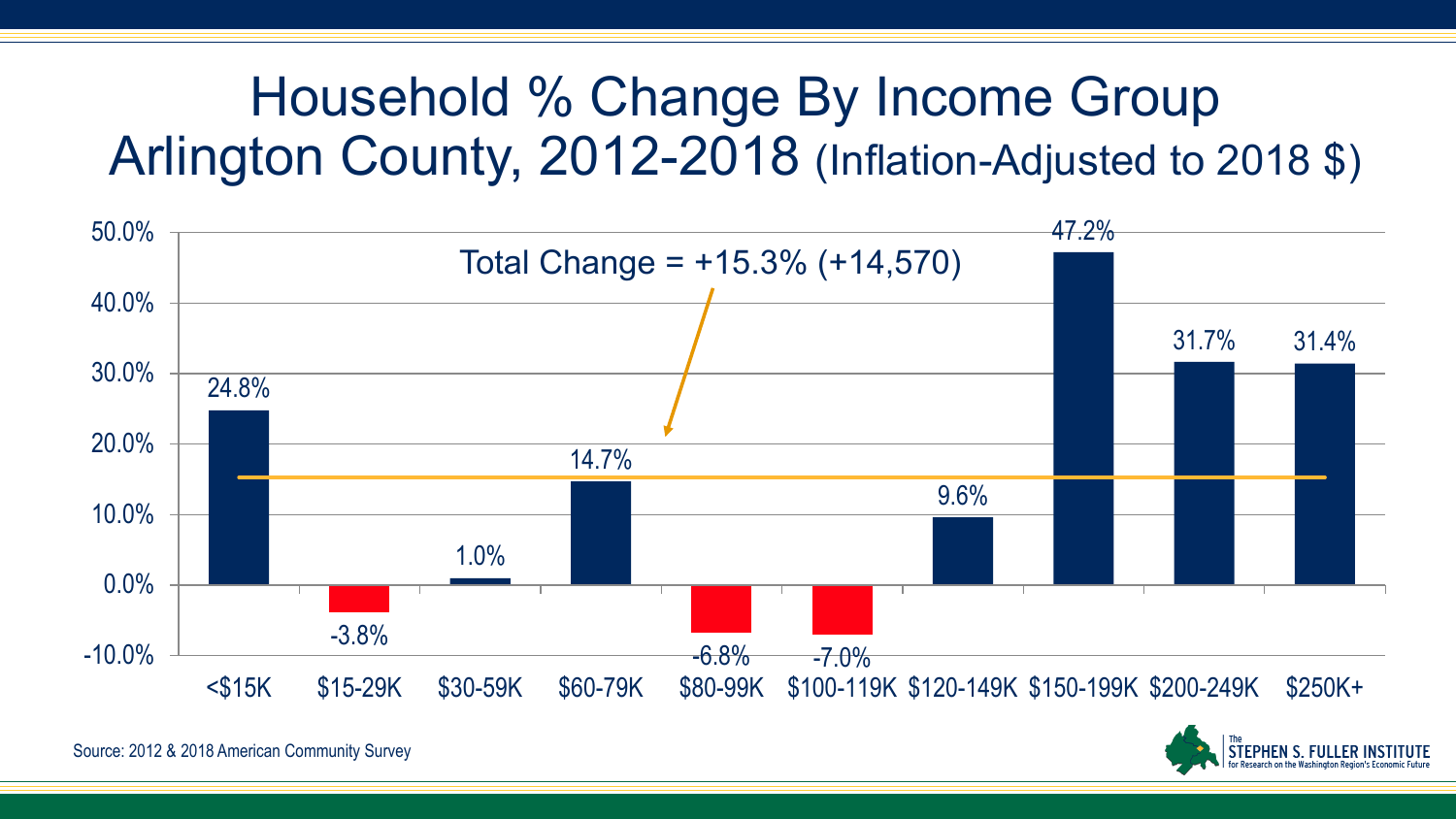### Population & Household Trends Take-Aways

- **Population**
	- Faster growth in 65+ & <18 year olds: more age diversity
	- Faster growth in Hispanic & Multi-Racial residents: more racial & ethnic diversity
- **Households**
	- Faster growth in 65+ living alone & in married couples w/out children
	- Slow growth in married couples w/children & faster growth in single (unmarried) parents; average # of children per family w/kids increased
	- Faster growth in households earning \$150,000+: less income diversity

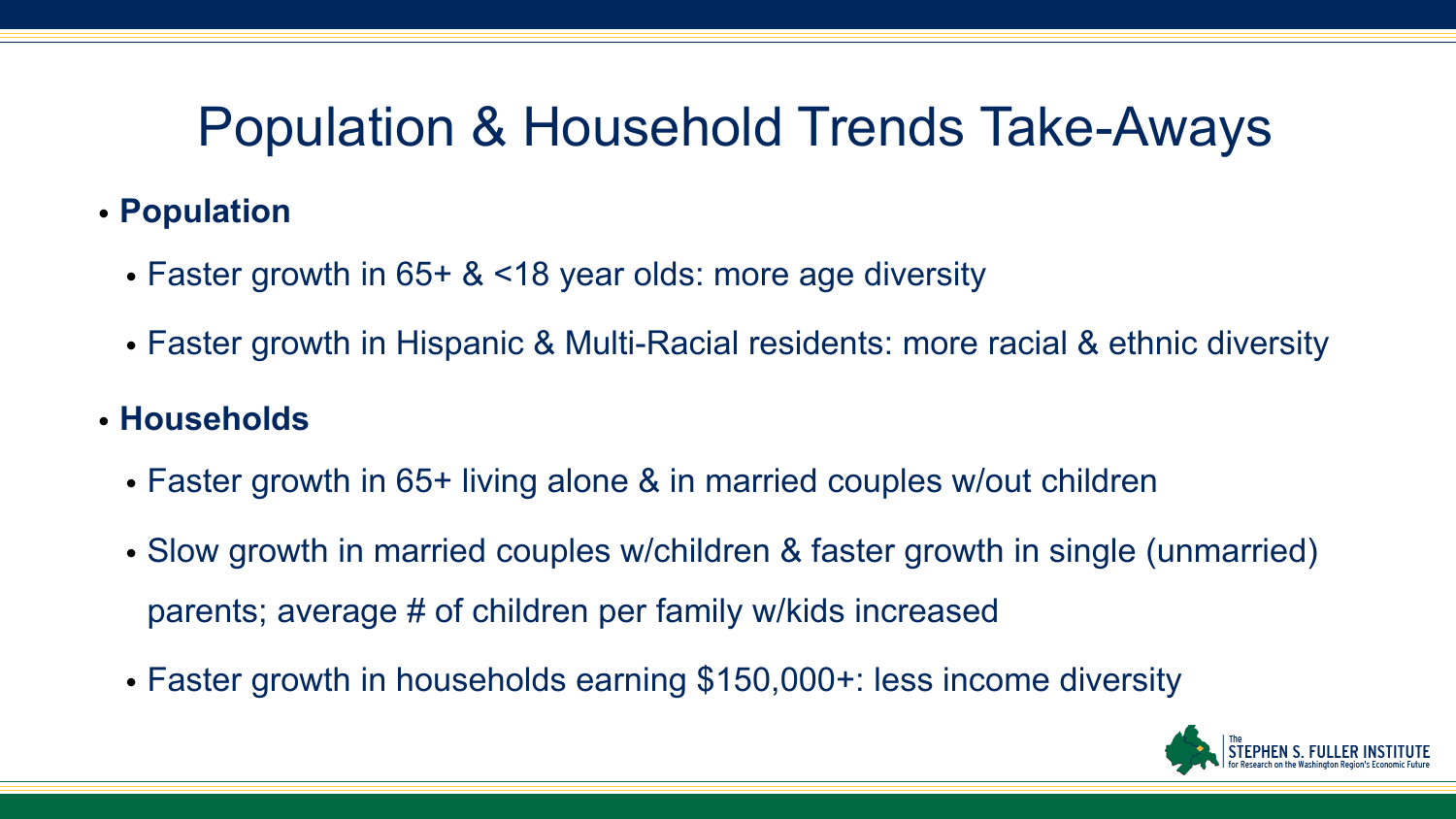### **Questions about population or household trends?**

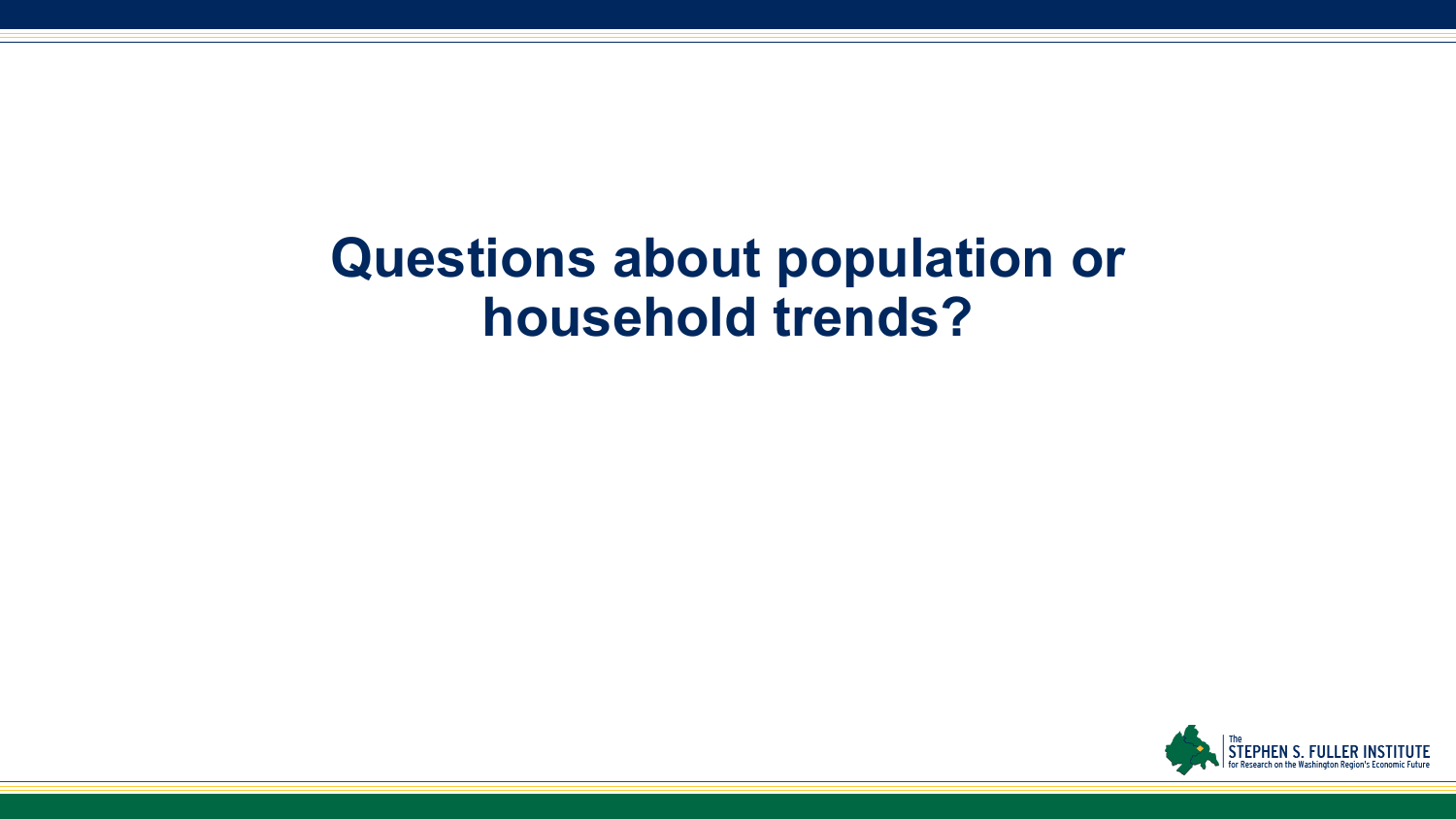### Housing Cost Burden

Guideline of <30% of household income spent on housing:

- •>30% = "Housing Cost Burdened"
- •>50% = "Extremely Housing Cost Burdened"
- •Originated in the 1960s
- •Designed to leave enough income leftover for other needs
- "Right" target varies by income, debt, family structure, transportation costs etc

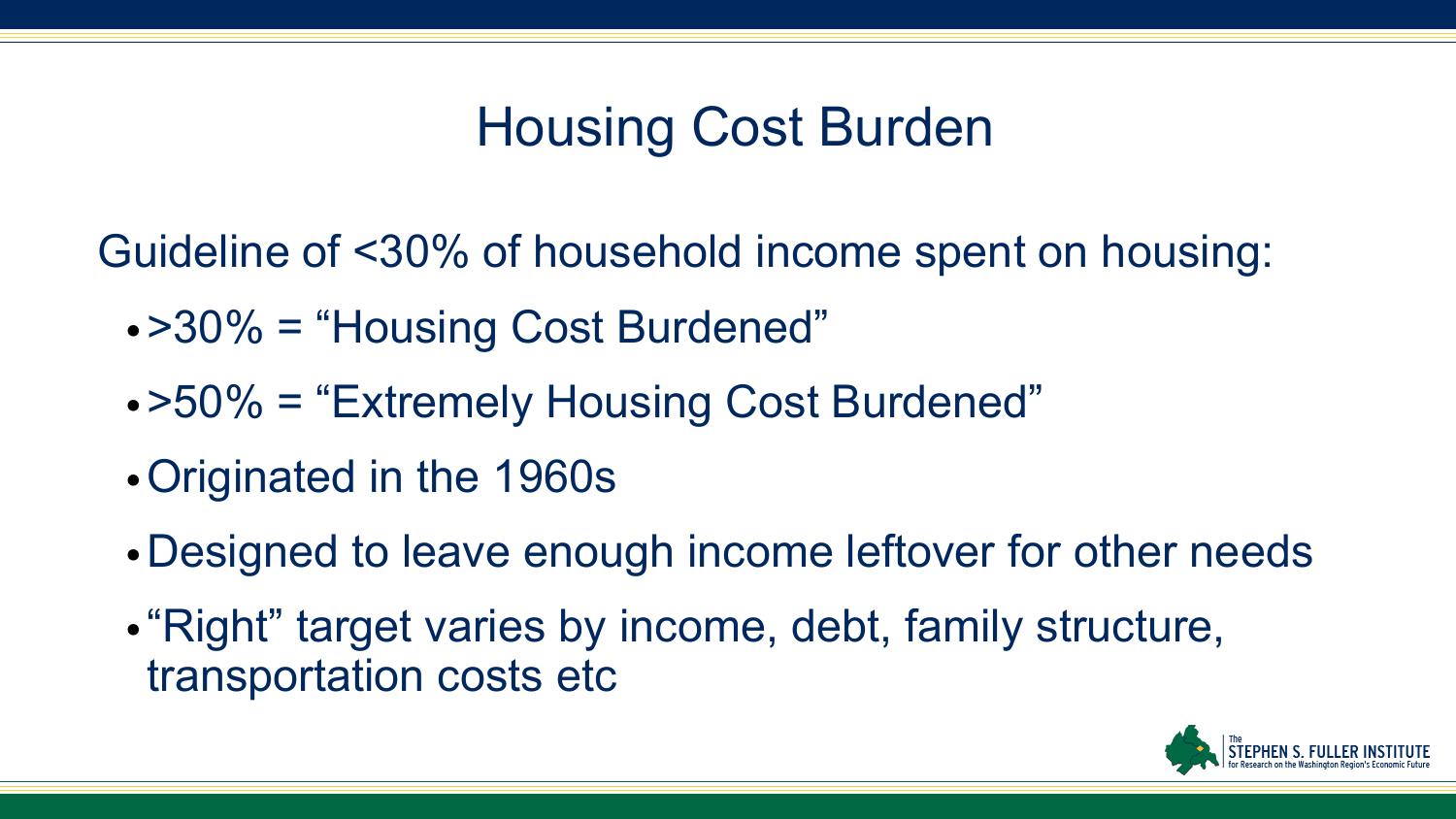### Distribution of Renter Households by Percent of Income Spent on Rent, 2012 & 2018



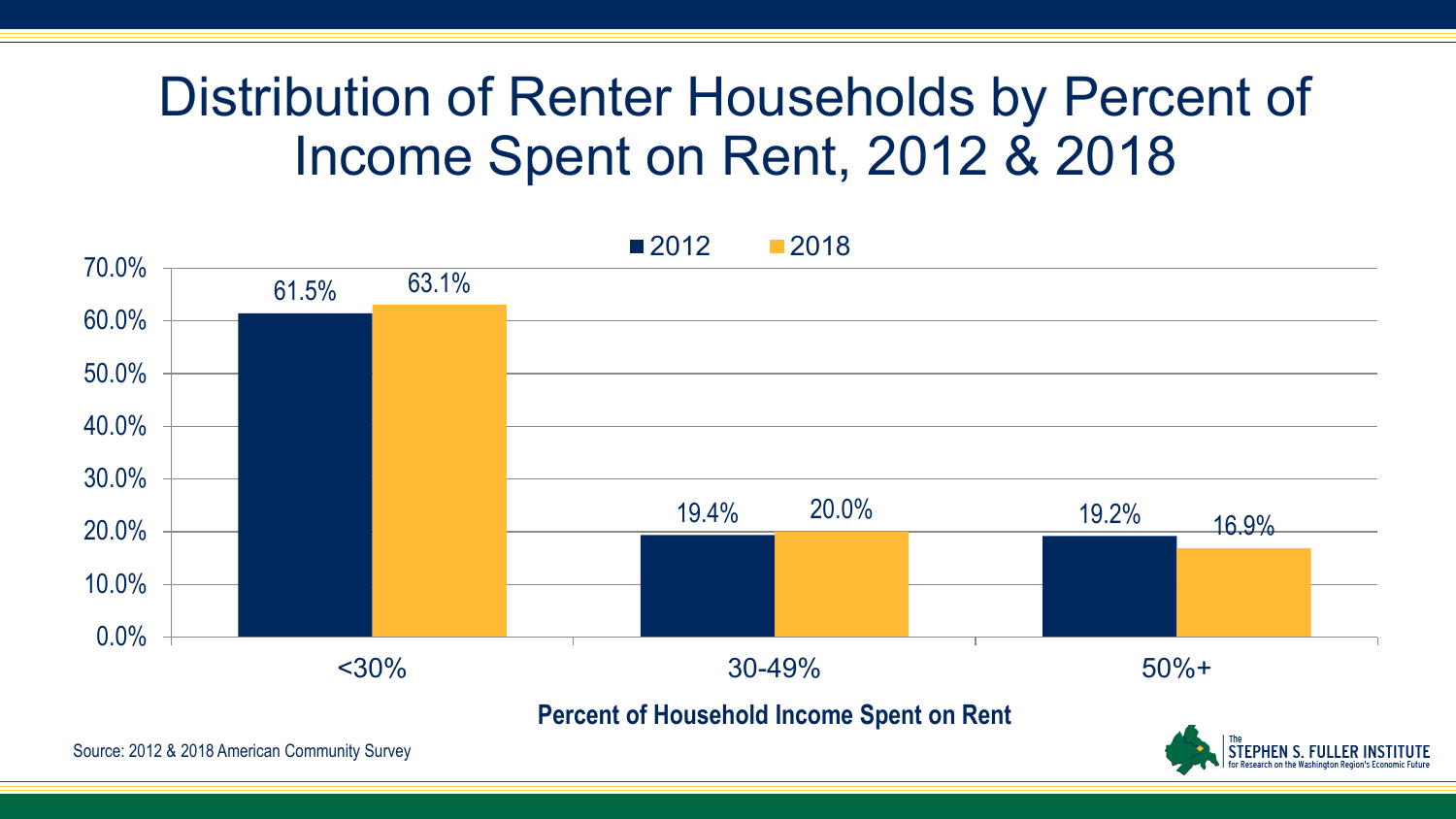### Distribution of Owner Households by Percent of Income Spent on Owner Costs, 2012 & 2018

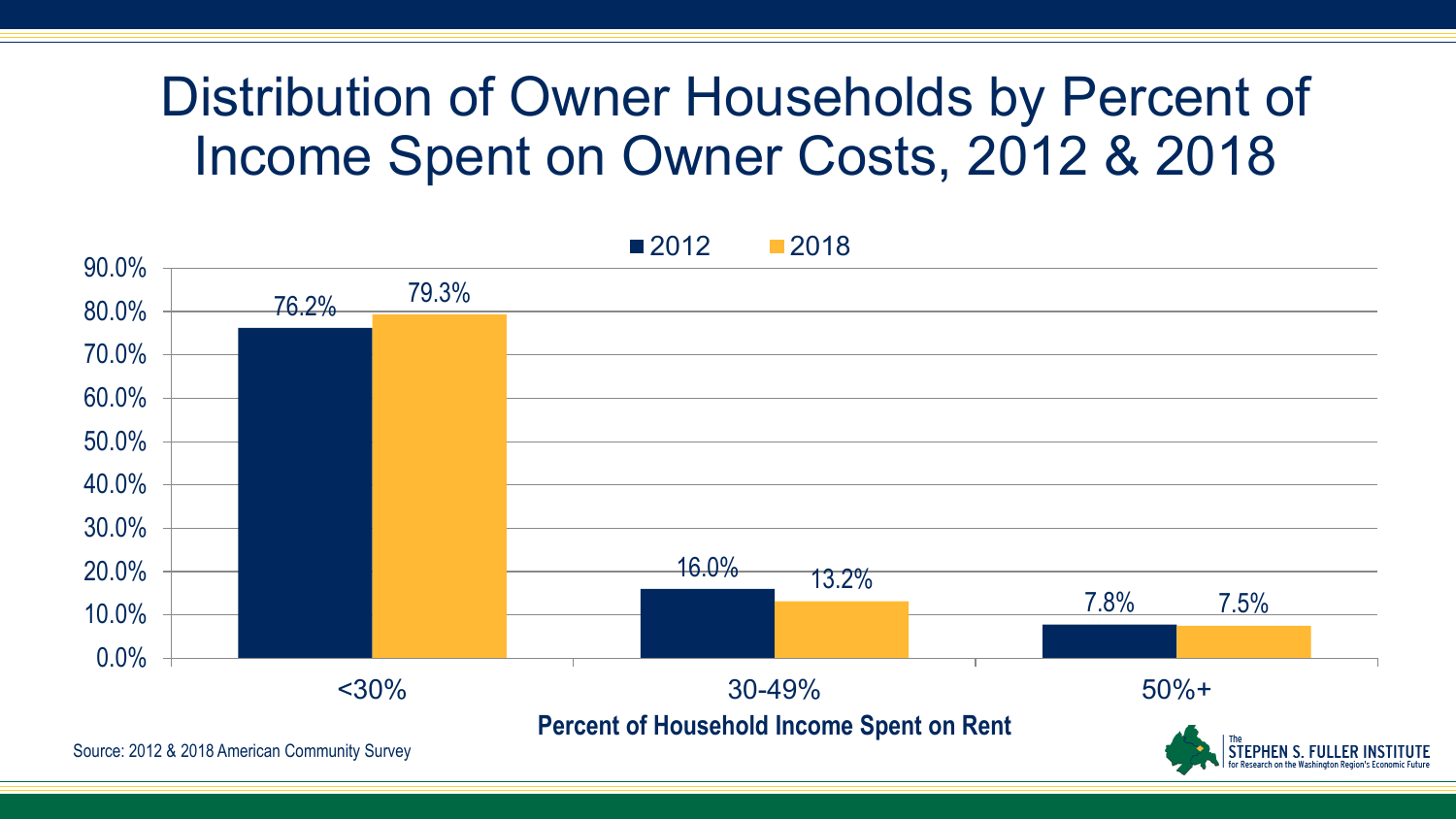### Households By Share of Income Spent on Housing Costs, Arlington County, 2012 & 2018 (000s)



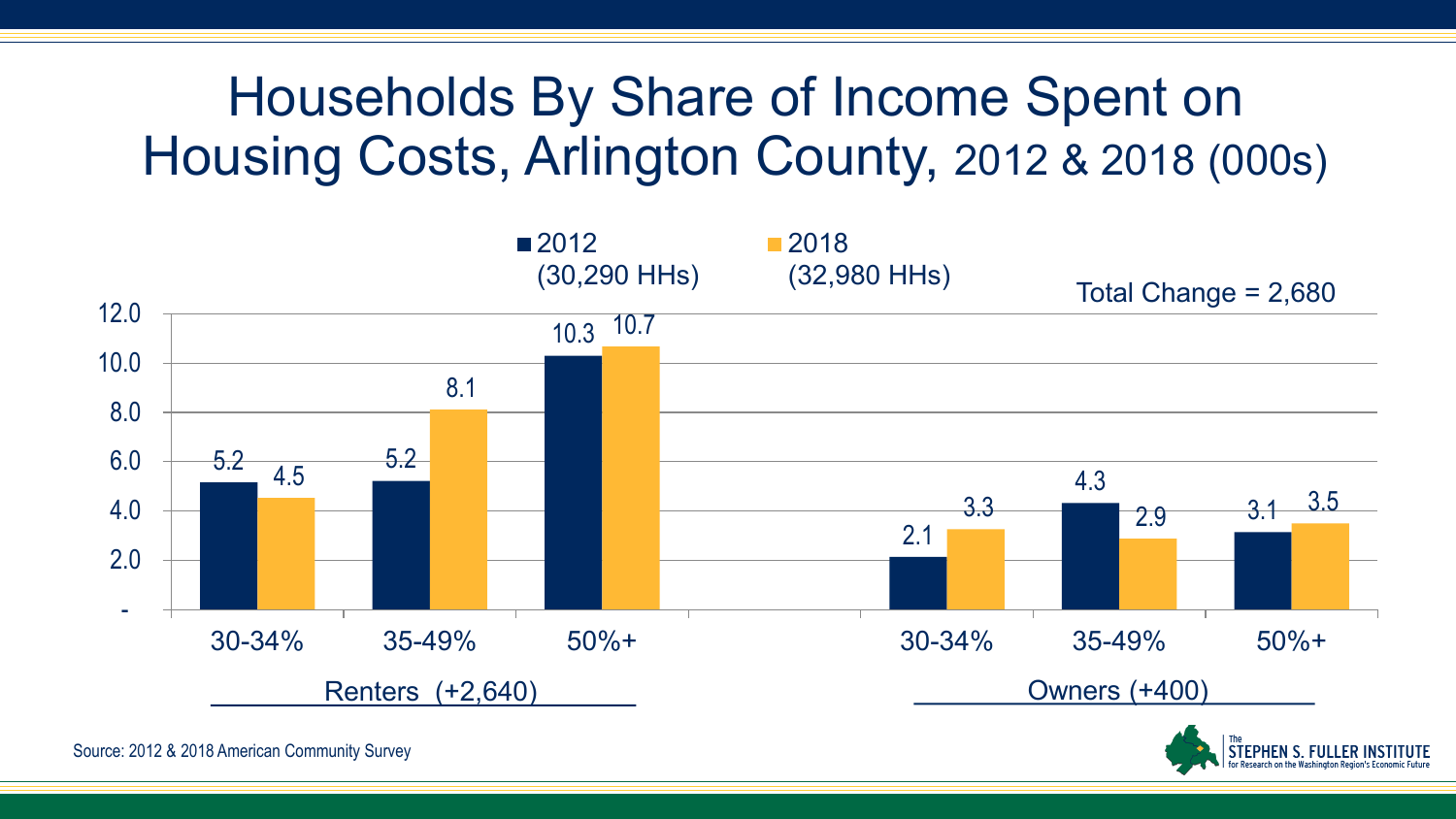### Housing Cost Burden Rates by Age of Householder Arlington County, 2016-2018 Avg.



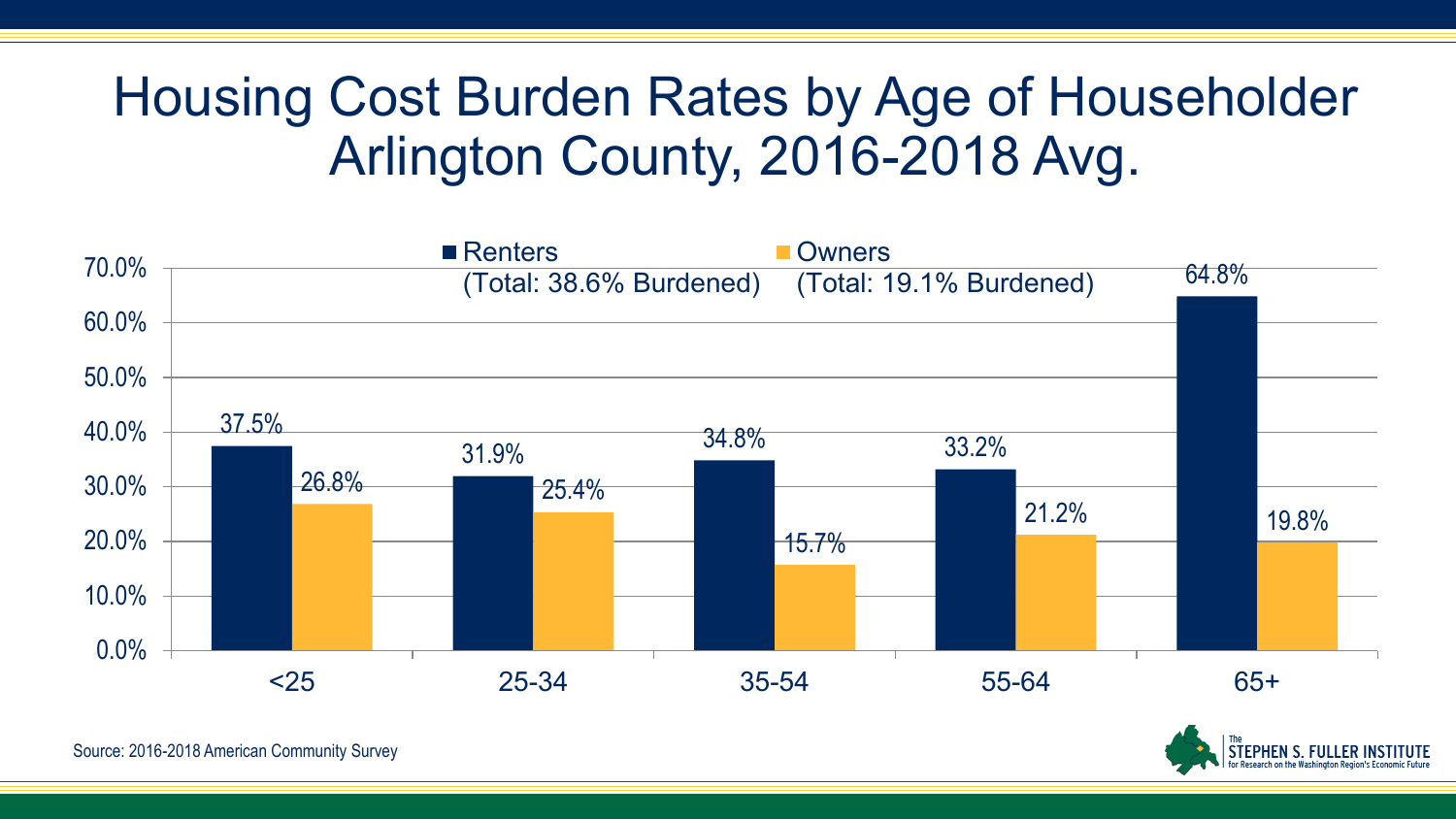### Housing Cost Burden Rates by Race/Ethnicity of Householder, Arlington County, 2016-2018 Avg.

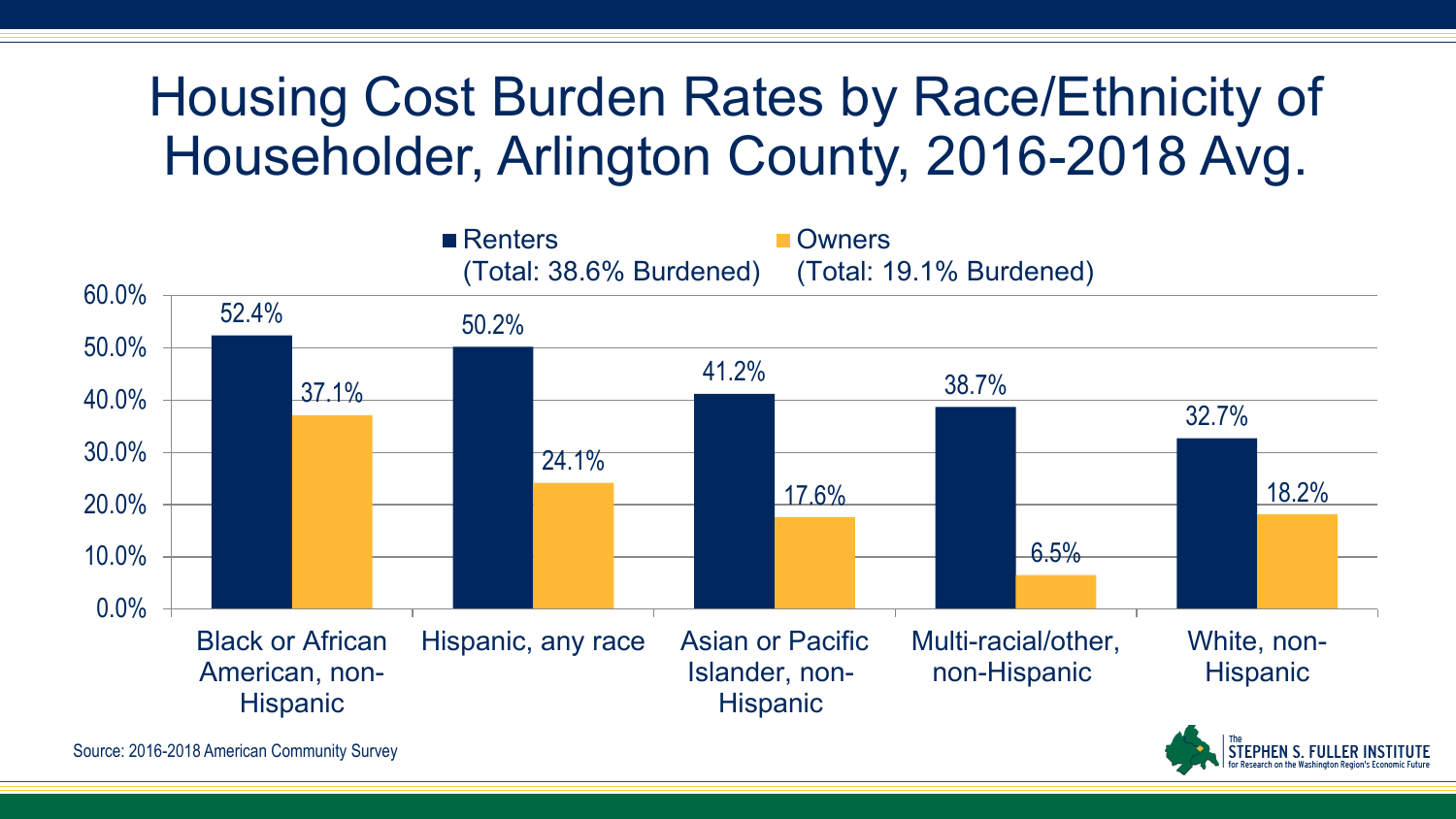### Housing Cost Burden Rates by Disability Status of Householder, Arlington County, 2016-2018 Avg.



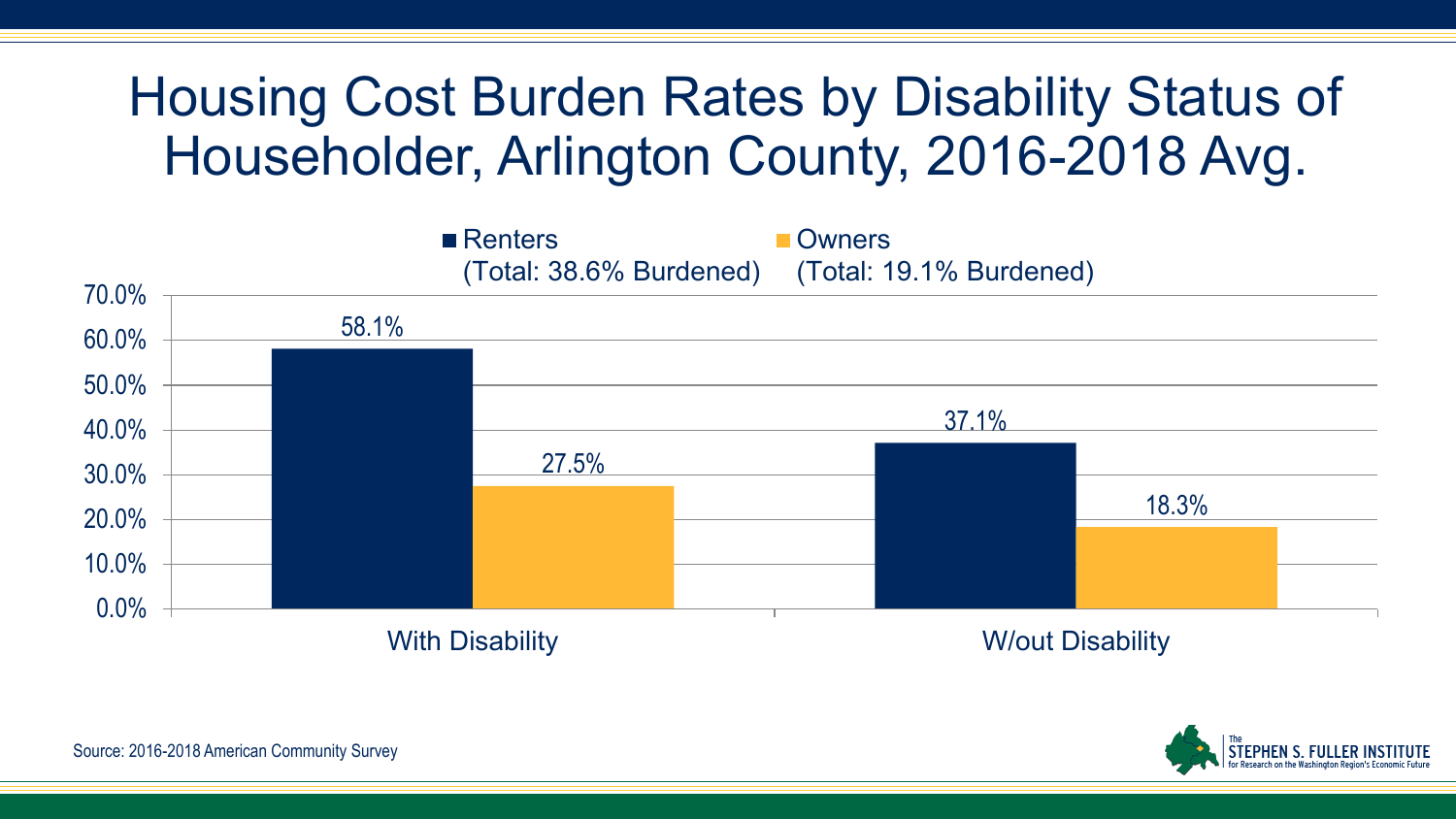### Housing Cost Burden Rates by Household Type Arlington County, 2016-2018 Avg.

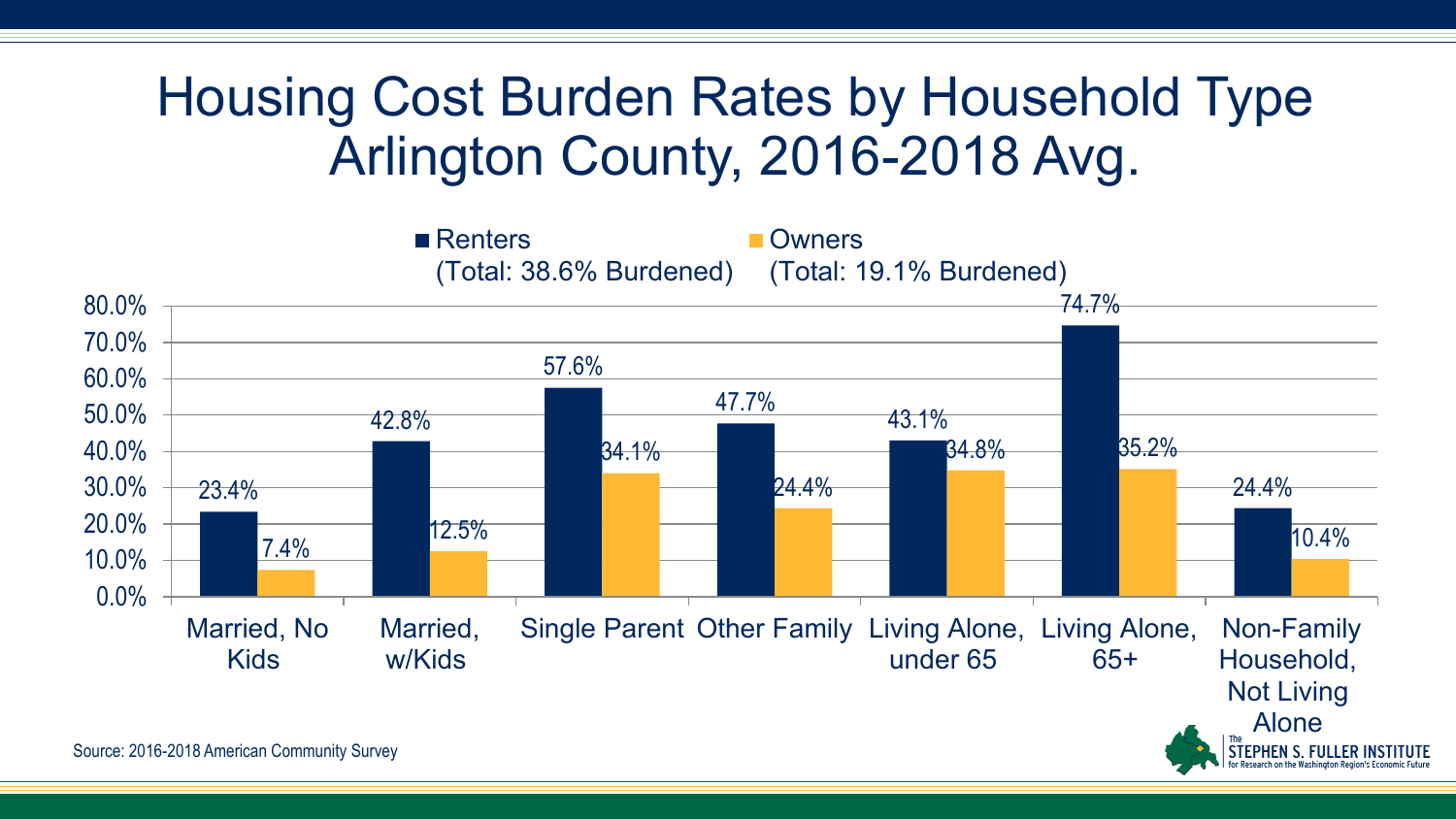### Housing Cost Burden Rates by Income Arlington County, 2016-2018 Avg.





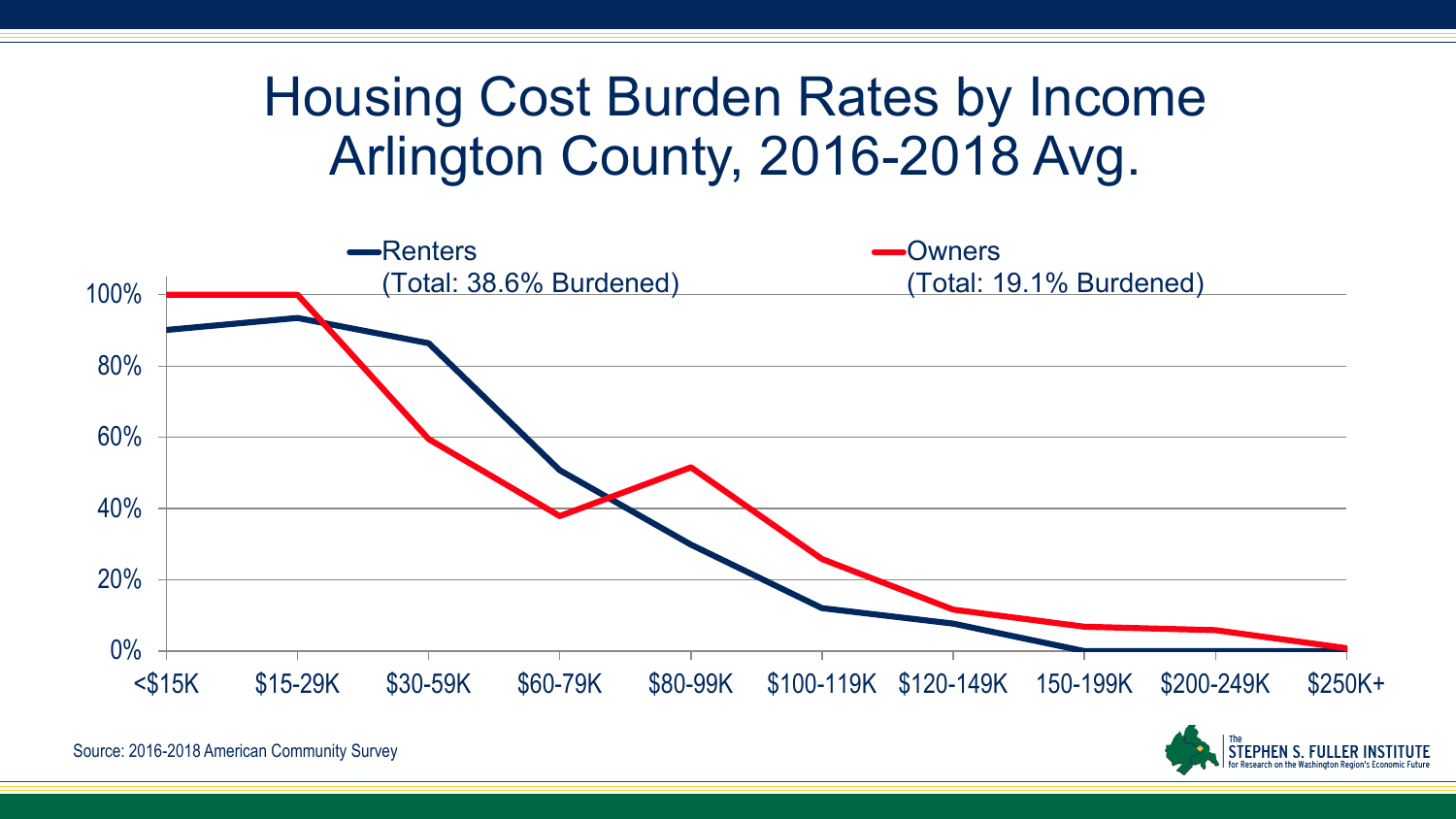### Highest Rates of Housing Cost Burden

- Lower-income households (owners & renters)
- Single-person households aged 65 or older (owners & renters)
- Householders with a disability (owners & renters)
- Single-parent households (owners & renters)
- Black or African American households (owners & renters)
- Hispanic households (owners & renters)

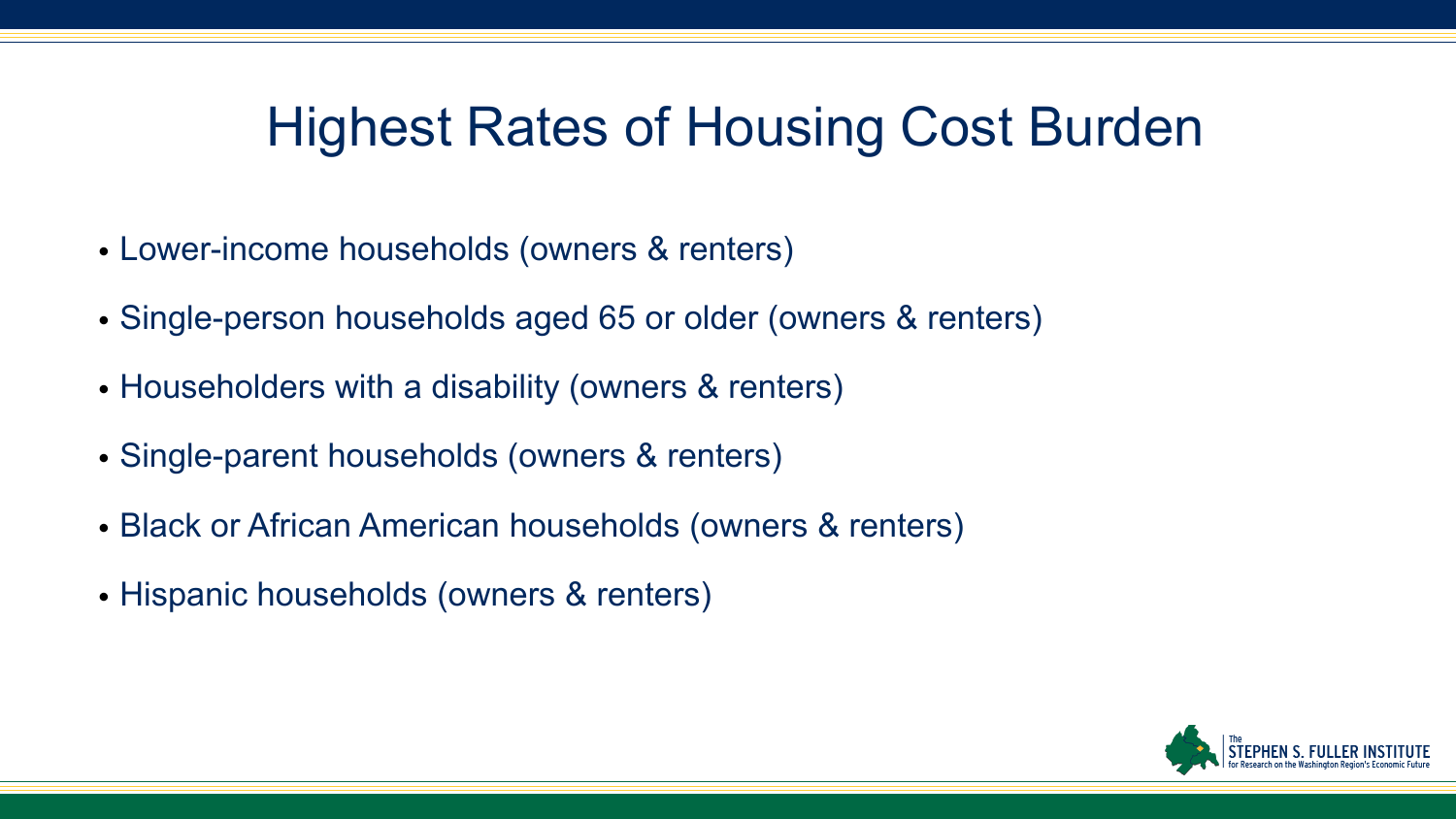### **Housing Costs & Housing Gaps: 2018**

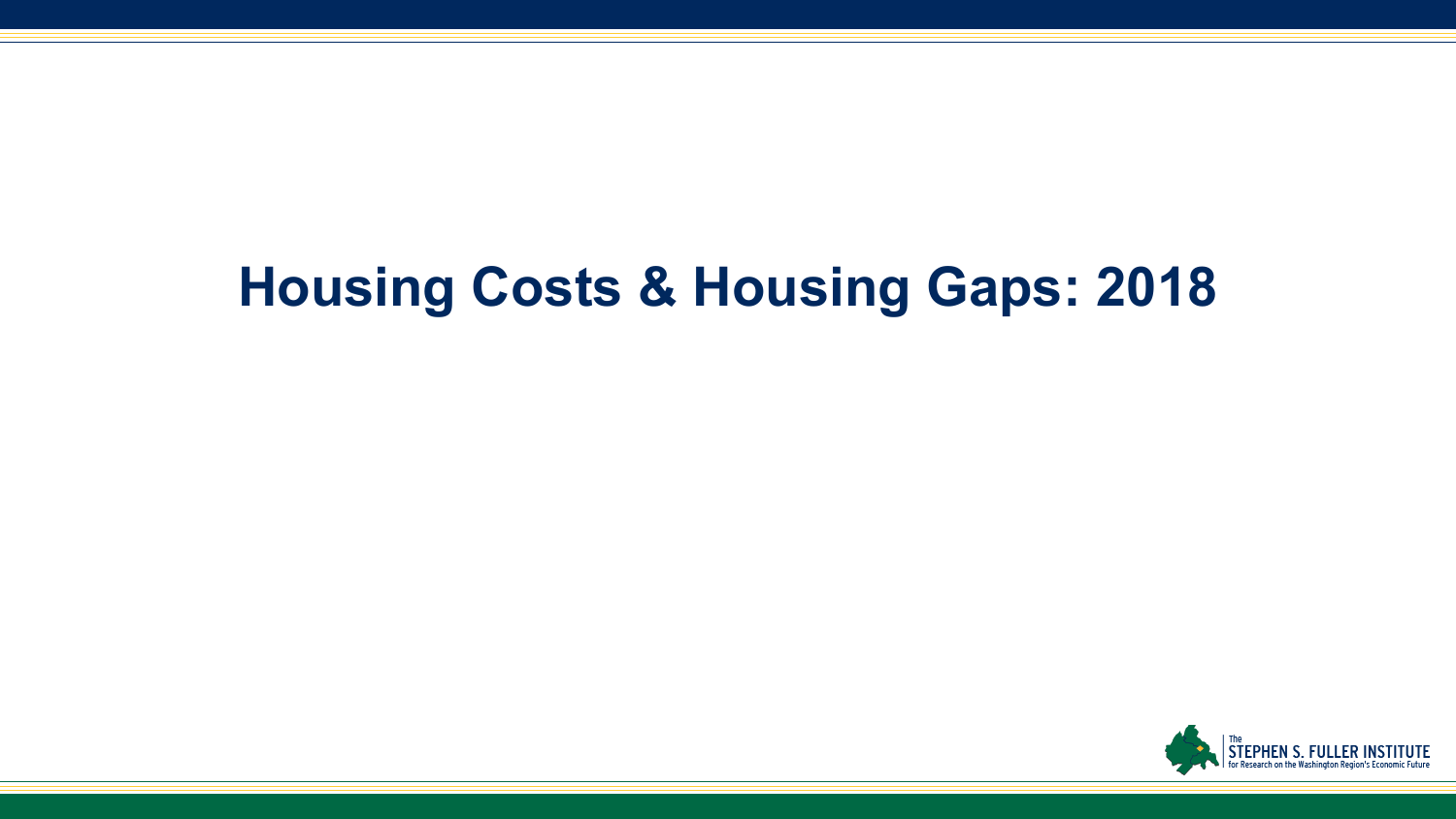### Distribution of Monthly Rent, Arlington County, 2016-2018 Average

|                          | <b>Gross Rent</b> | Affordable<br><b>HH Income</b> |
|--------------------------|-------------------|--------------------------------|
| <b>10th Percentile</b>   | \$1,229           | 49,160<br>$\mathfrak{F}$       |
| 25th Percentile          | \$1,570           | $\mathbb{S}^-$<br>62,800       |
| Median (50th Percentile) | \$1,967           | $\mathbb S$<br>78,680          |
| <b>75th Percentile</b>   | \$2,432           | \$97,280                       |
| <b>90th Percentile</b>   | \$3,032           | \$121,280                      |
|                          |                   |                                |
| <b>Average Cost</b>      | \$2,031           | $\mathcal{S}$<br>81,240        |

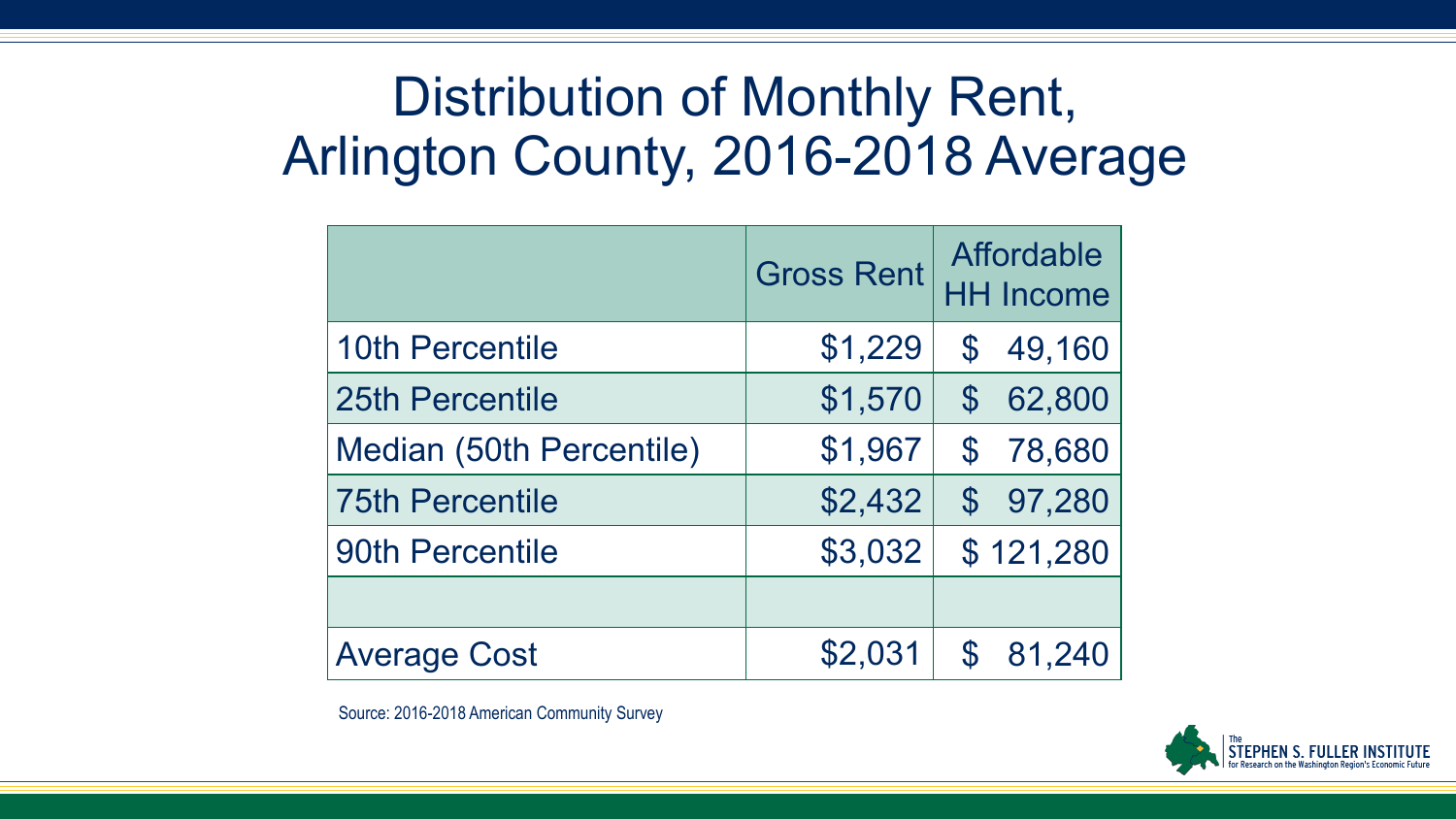### Distribution of Monthly Owner Costs: Households With a Mortgage Arlington County, 2016-2018 Average

|                          | <b>Home Owner</b><br>Costs | <b>Affordable HH</b><br>Income |
|--------------------------|----------------------------|--------------------------------|
| <b>10th Percentile</b>   | \$1,667                    | 66,680<br>$\mathfrak{F}$       |
| <b>25th Percentile</b>   | \$2,265                    | \$90,600                       |
| Median (50th Percentile) | \$3,001                    | \$120,040                      |
| <b>75th Percentile</b>   | \$4,002                    | \$160,080                      |
| <b>90th Percentile</b>   | \$5,200                    | \$208,000                      |
|                          |                            |                                |
| <b>Average Cost</b>      | \$3,268                    | \$130,720                      |

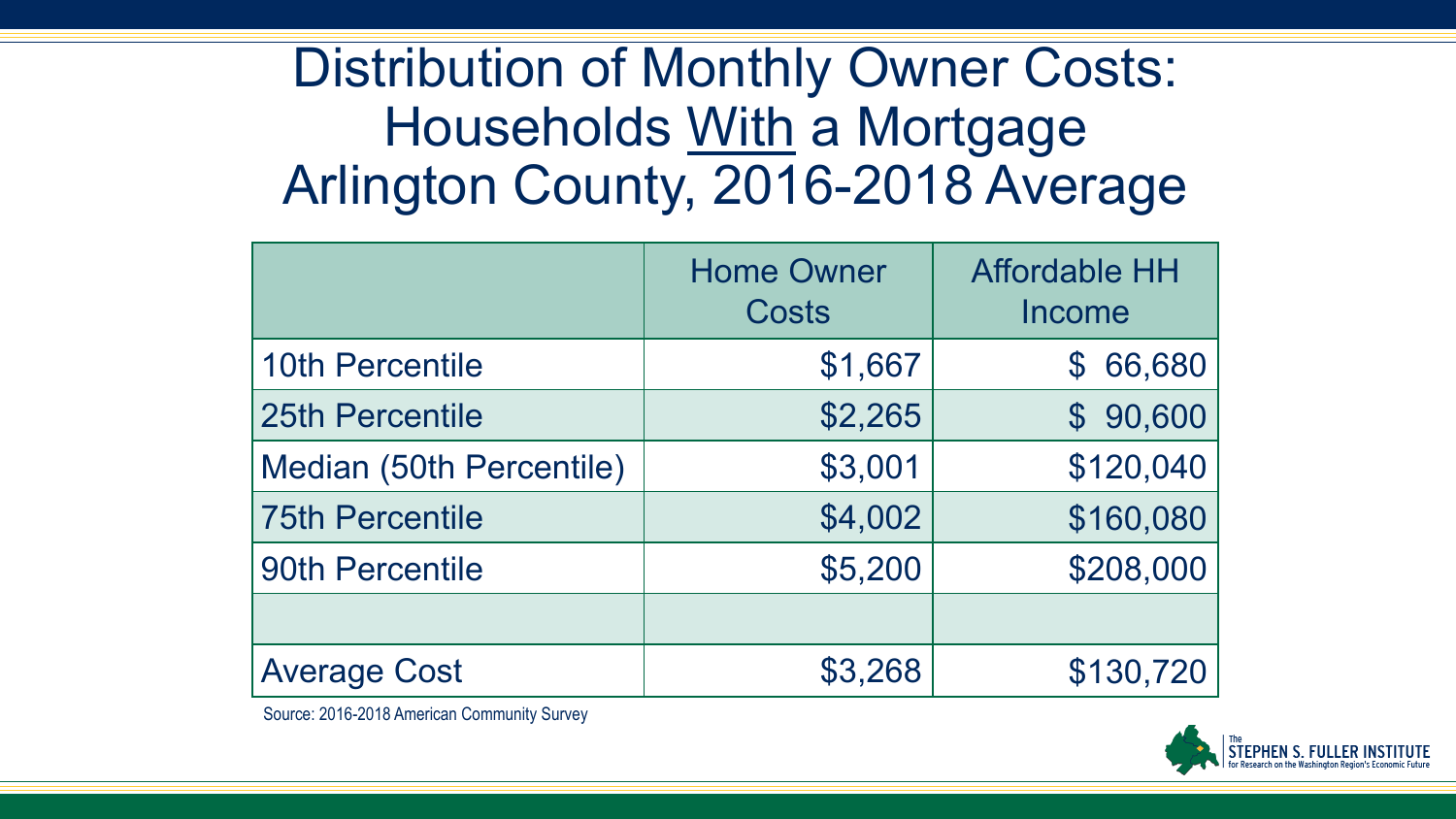### Distribution of Monthly Owner Costs: Households Without a Mortgage Arlington County, 2016-2018 Average

|                          | <b>Home Owner</b><br>Costs | <b>Affordable HH</b><br>Income |
|--------------------------|----------------------------|--------------------------------|
| <b>10th Percentile</b>   | \$642                      | \$25,680                       |
| 25th Percentile          | \$781                      | \$31,240                       |
| Median (50th Percentile) | \$994                      | \$39,760                       |
| <b>75th Percentile</b>   | \$1,245                    | \$49,800                       |
| <b>90th Percentile</b>   | \$1,507                    | \$60,280                       |
|                          |                            |                                |
| <b>Average Cost</b>      | \$1,047                    | \$41,880                       |

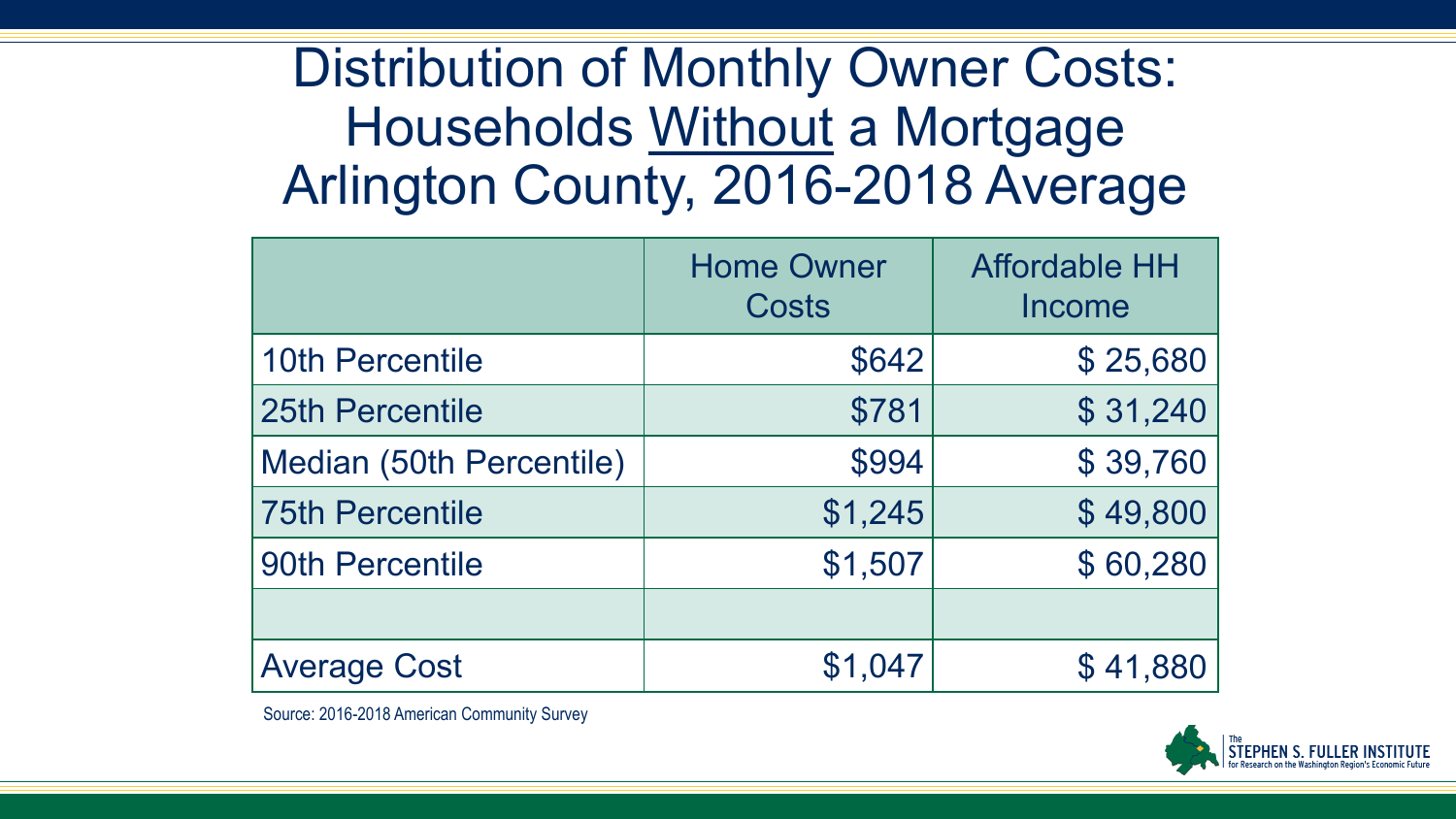### Area Median Income \$117,200 for a Family of Four (2018)

| Income                                                                                                          | <b>Maximum Affordable</b><br><b>Monthly Housing Cost</b>          |
|-----------------------------------------------------------------------------------------------------------------|-------------------------------------------------------------------|
| <b>Extremely Low Income: 0-30% AMI</b><br><\$35,650: Family of Four<br><\$24,650: Single Person                 | <\$890: Family of Four<br><\$615: Single Person                   |
| Very Low to Low Income: 30-60% AMI<br>\$35,650 - \$70,320: Family of Four<br>\$24,650 - \$49,225: Single Person | \$890-\$1,760: Family of Four<br>\$615-\$1,230: Single Person     |
| Moderate Income: 60-80% AMI<br>\$70,320 - \$93,760: Family of Four<br>\$49,225 - \$65,630: Single Person        | \$1,760-\$2,345: Family of Four<br>\$1,230-\$1,640: Single Person |
| Middle Income: 80-120% AMI<br>\$93,760 - \$140,640: Family of Four<br>\$65,630 - \$98,450: Single Person        | \$2,345-\$3,515: Family of Four<br>\$1,640-\$2,460: Single Person |

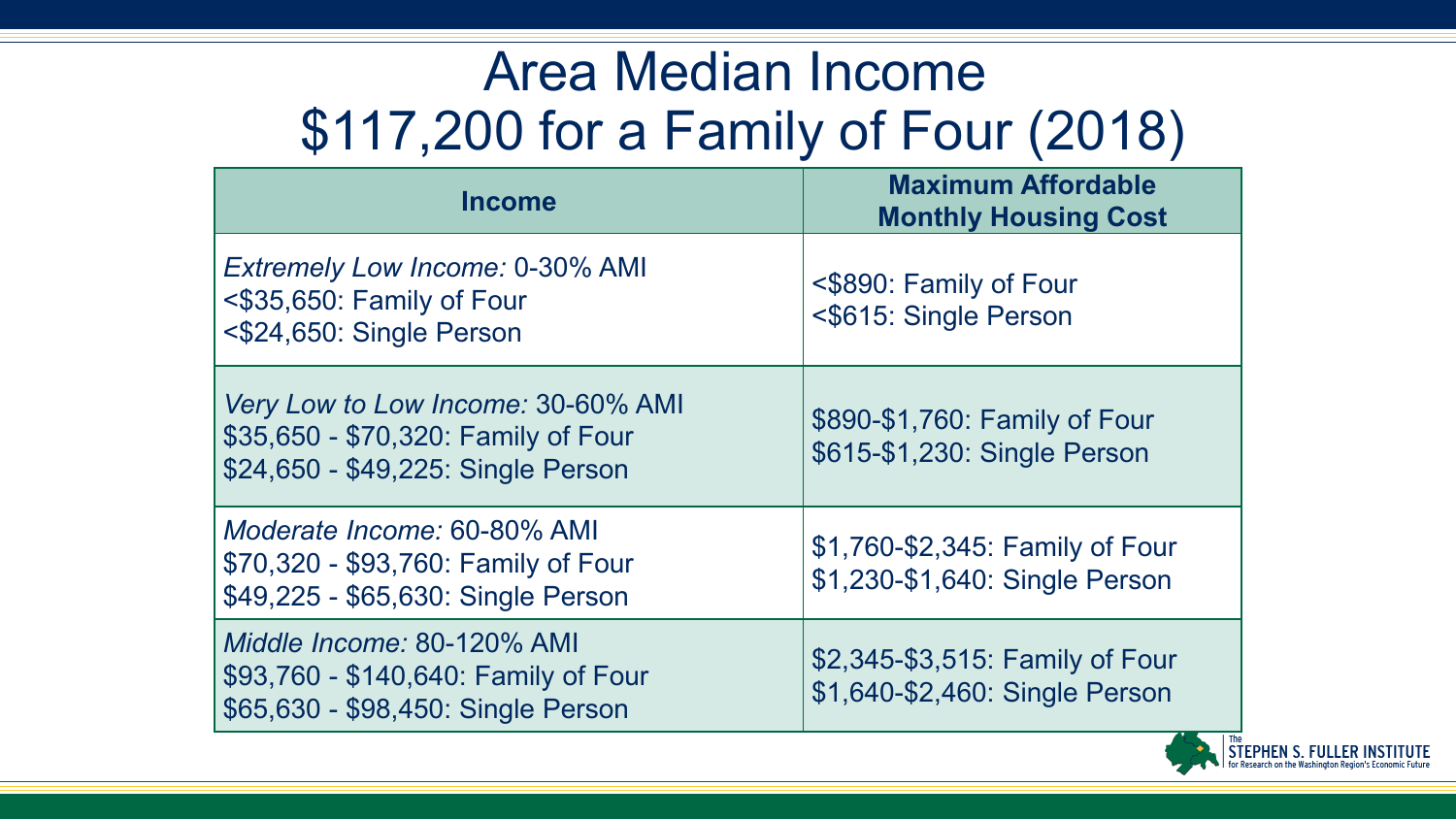### Jobs by Median Earnings, One-Person Household

- **<30% AMI**
	- Cashier
	- Retail Sale
	- Fast Food Cook

#### • **30-49% AMI**

- Home Health Aid
- Medical Assistant
- Childcare Worker
- Bank Teller
- Security Guard

#### • **50-79% AMI**

- Dental Assistant
- Carpenter
- Bookkeeping, Accounting, and Auditing Clerk
- Licensed Practical / Vocational Nurse
- **80-120% AMI**
	- Registered Nurses
	- Accountants & Auditors
	- Human Resources Specialists
	- Computer Programmers

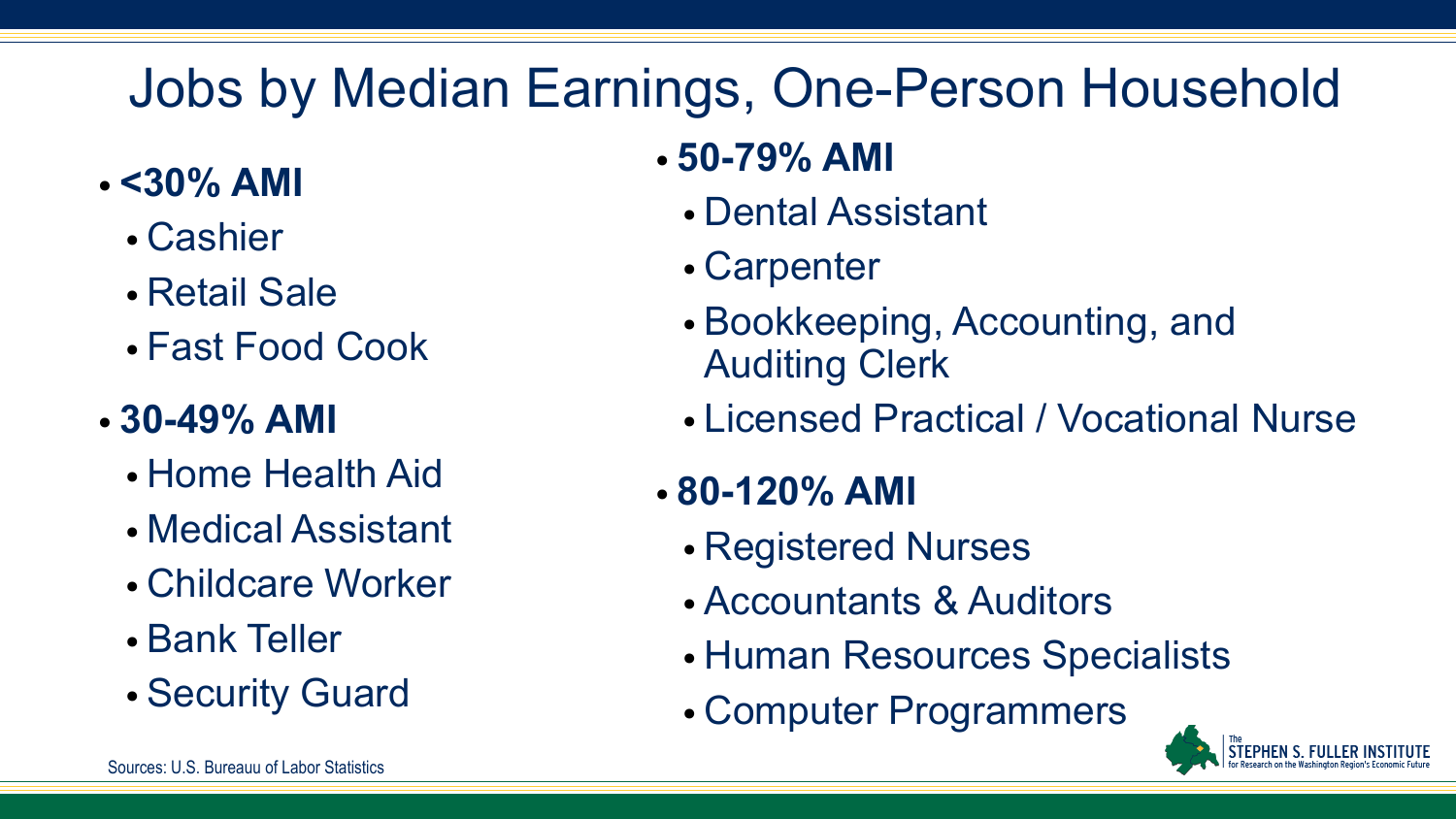### Renter Households by Size & Area Median Income Arlington County, 2016-2018 Avg.



Source: 2016-2018 American Community Survey NOTE: Assumes one bedroom per person

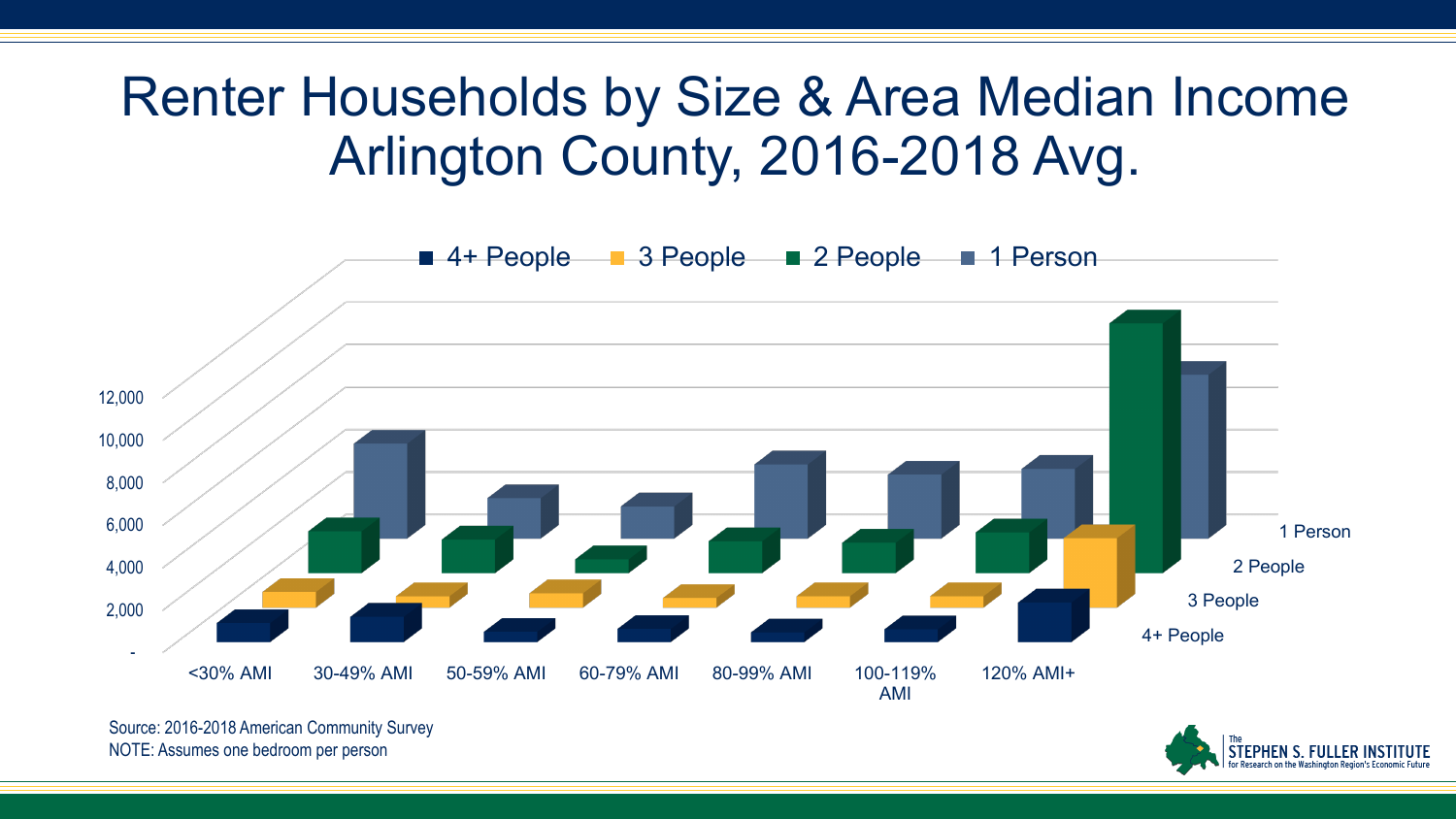### Rental Units by Size & Area Median Income Arlington County, 2016-2018 Avg.

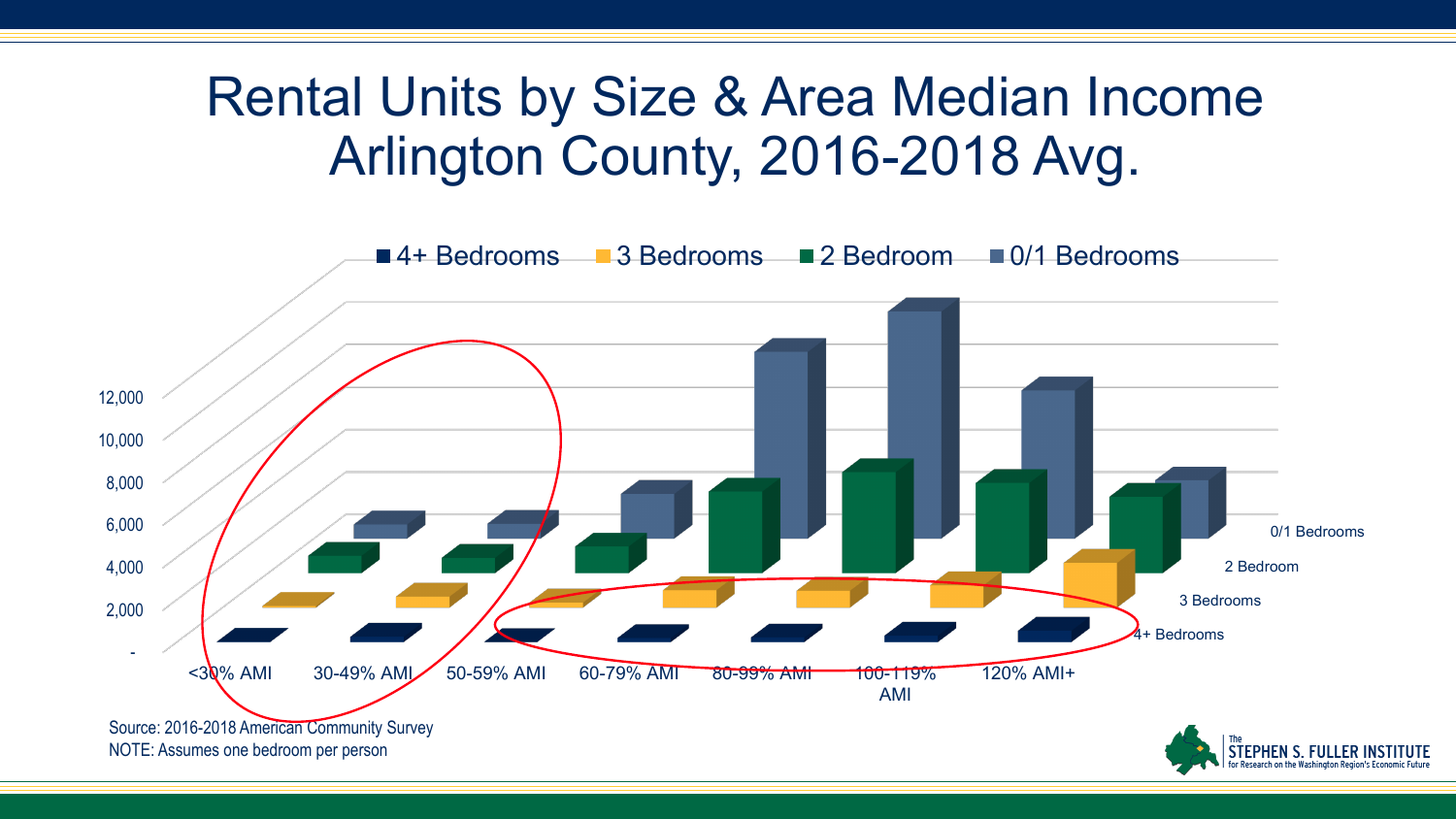### Owner Households by Size & Area Median Income Arlington County, 2016-2018 Avg.



Source: 2016-2018 American Community Survey NOTE: Assumes one bedroom per person

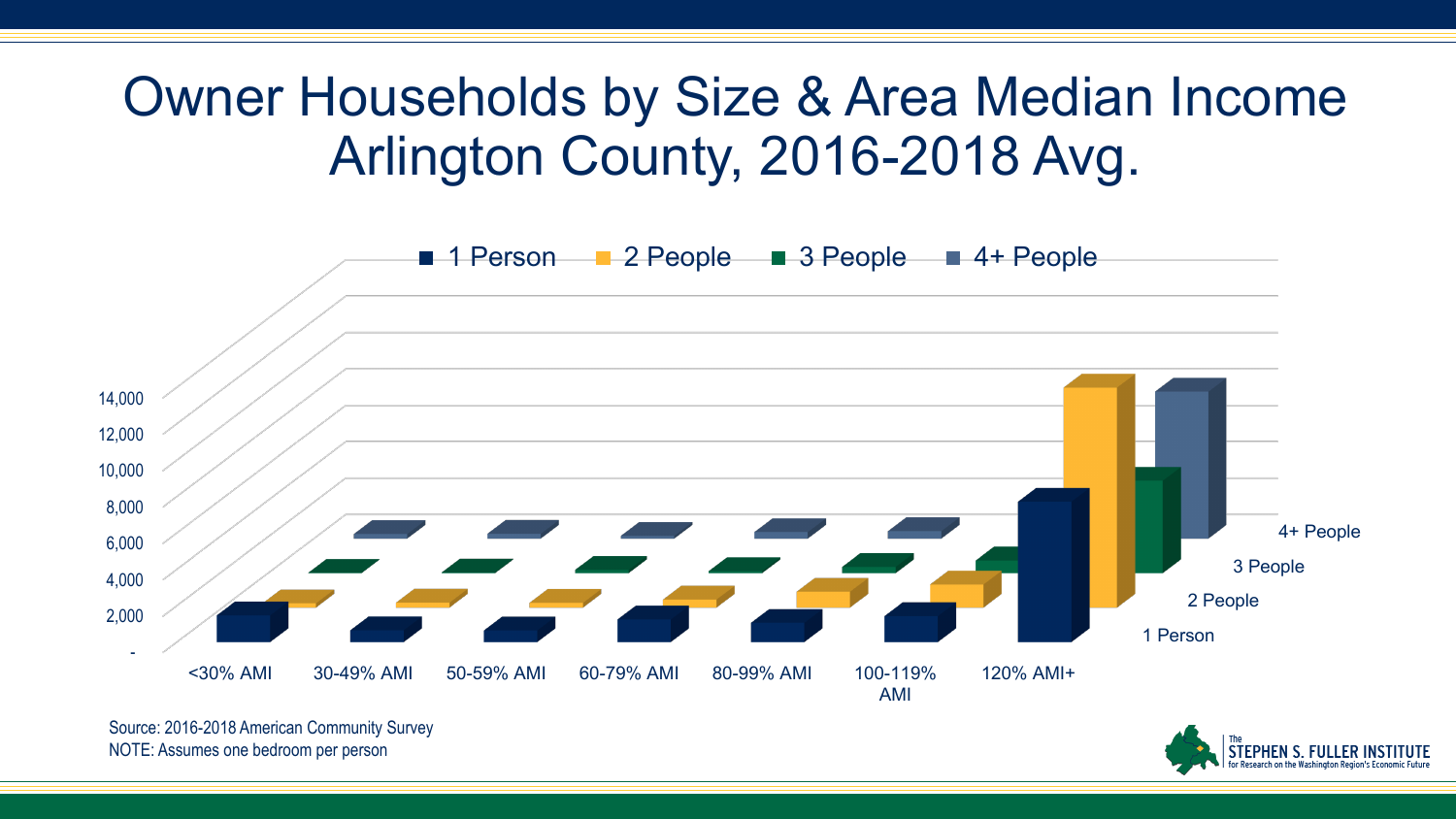### Owner Units by Size & Area Median Income Arlington County, 2016-2018 Avg.



Source: 2016-2018 American Community Survey

NOTE: Assumes one bedroom per person and that households can afford a unit valued at four times their household income

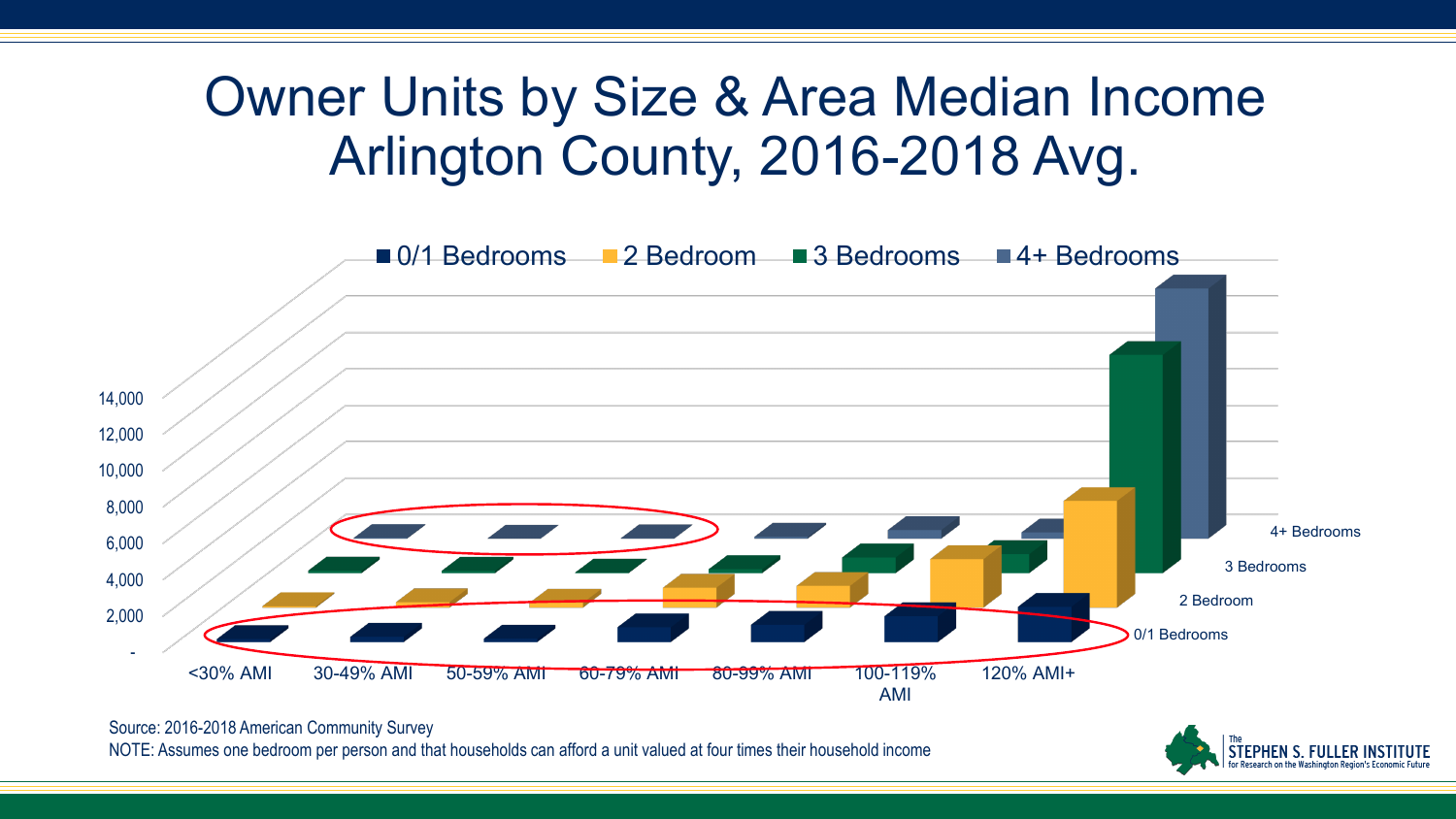### Housing Cost & Gaps Take-Aways

- Renters need to earn at least \$49,160 to rent in the County without being cost burdened
- Owners need to earn at least \$25,680 to afford non-mortgage housing costs
- There is a scarcity of rental units renting for prices <50% of AMI & larger units
- 1-2 person owners are more likely to live in units with more bedrooms than people

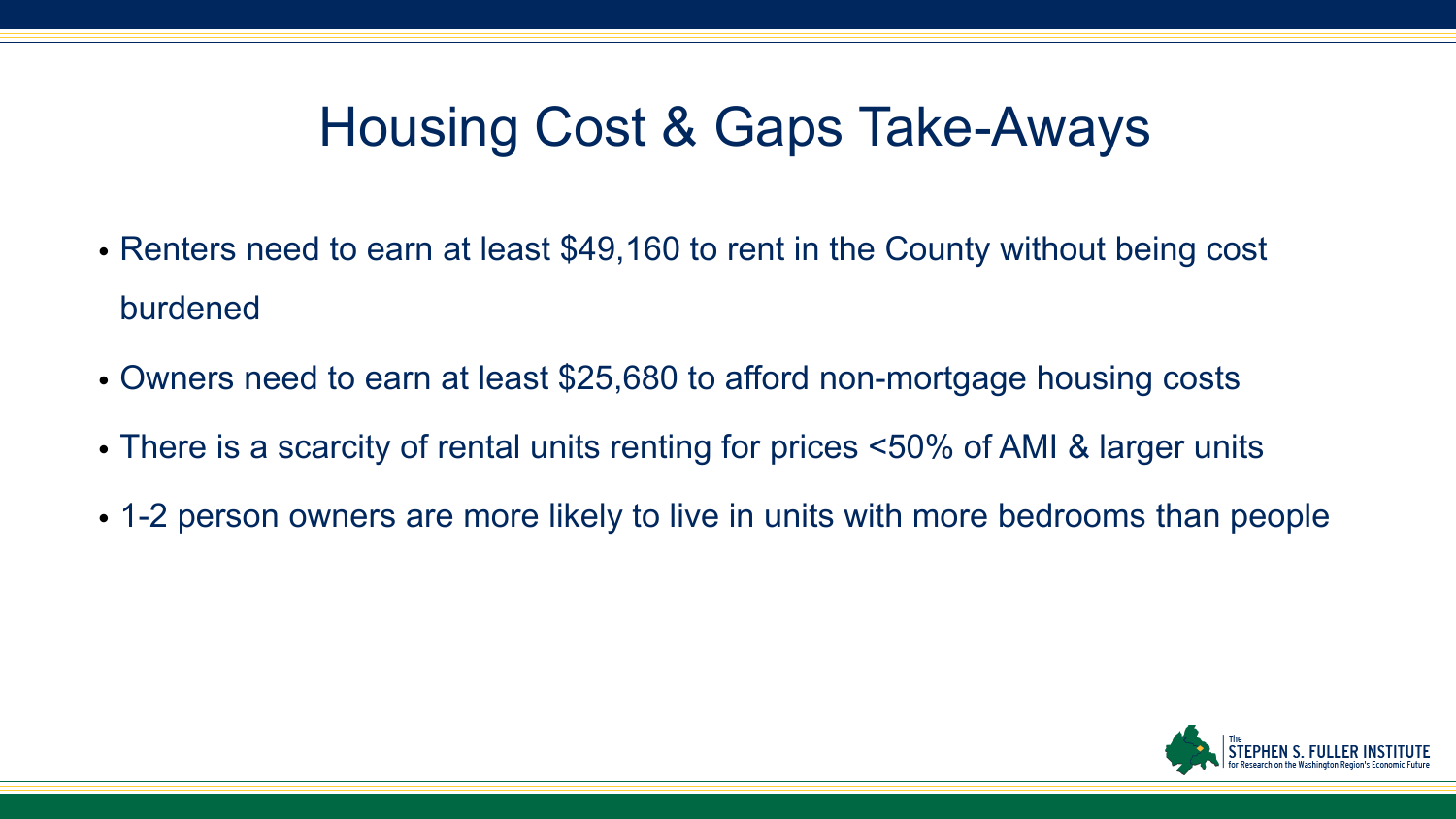### **Questions about housing cost burdens, market trends or gaps?**

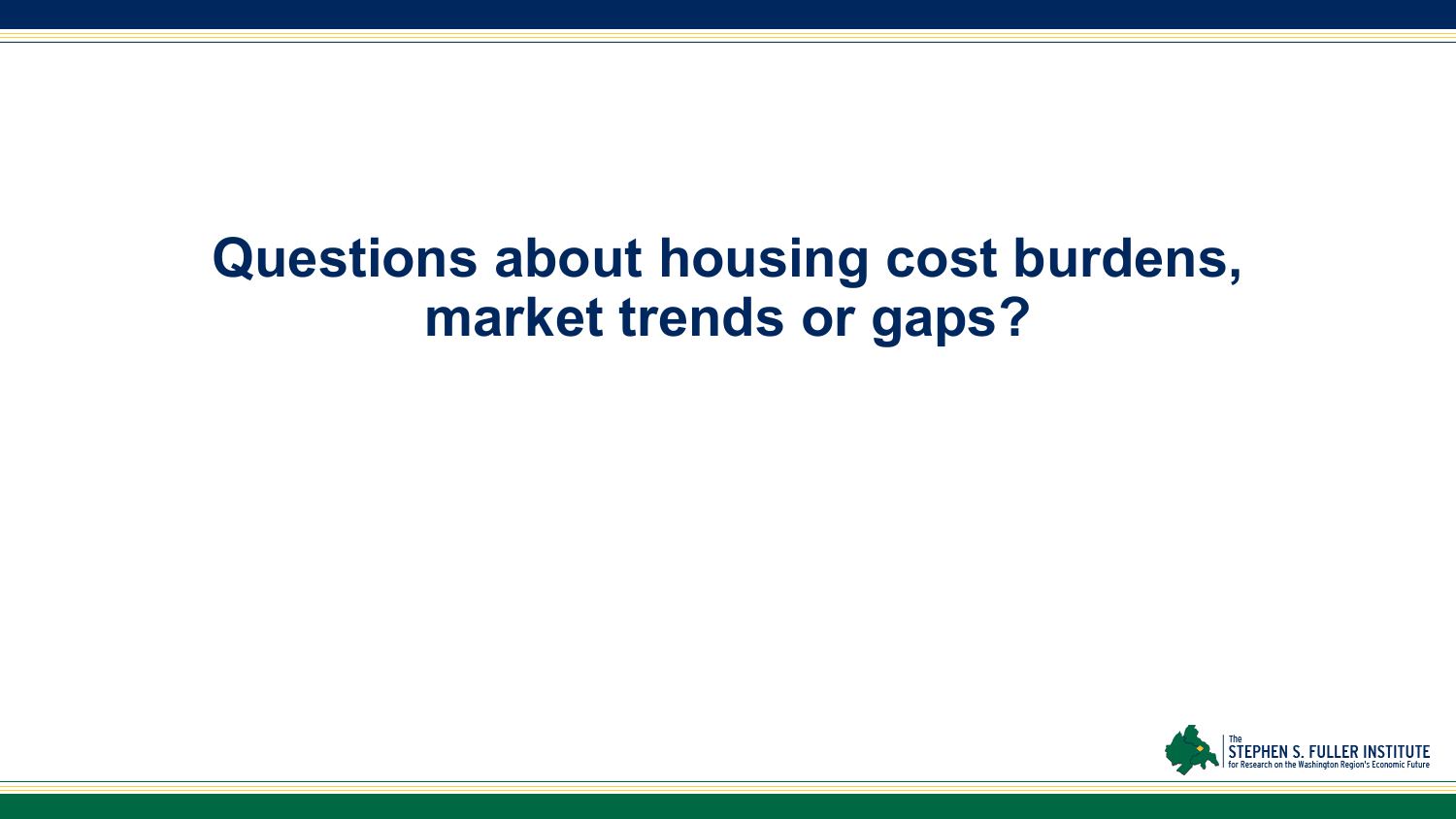#### Forecasting Housing Demand



-- Net new jobs & replacements for retirees

-- Regionwide

-- Incorporates typical commuting patterns

-- Retirees, students & some types of self-employed

-- Main source of growth is retirement of current residents and their aging in community

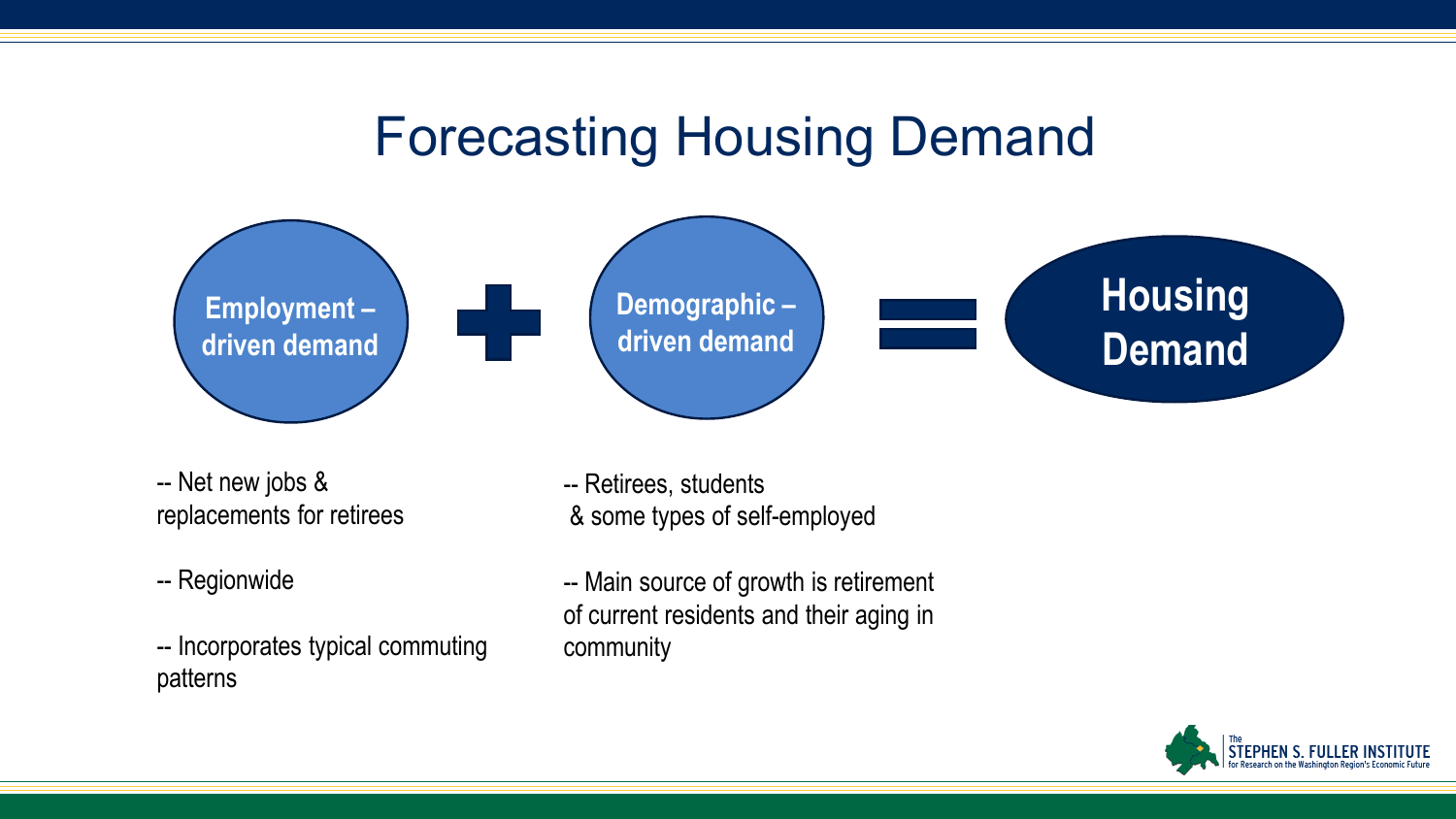### Forecast of Housing Demand & Likely Supply\* Arlington County, 2015-2045



Source: MWCOG Forecast Round 9.1a; The Stephen S. Fuller Institute at the Schar School, GMU \*The MWCOG forecast is used as a proxy for supply; supply responds to changes in demand but is constrained the pipeline in the short term and the availability of land (including zoning) in the long term

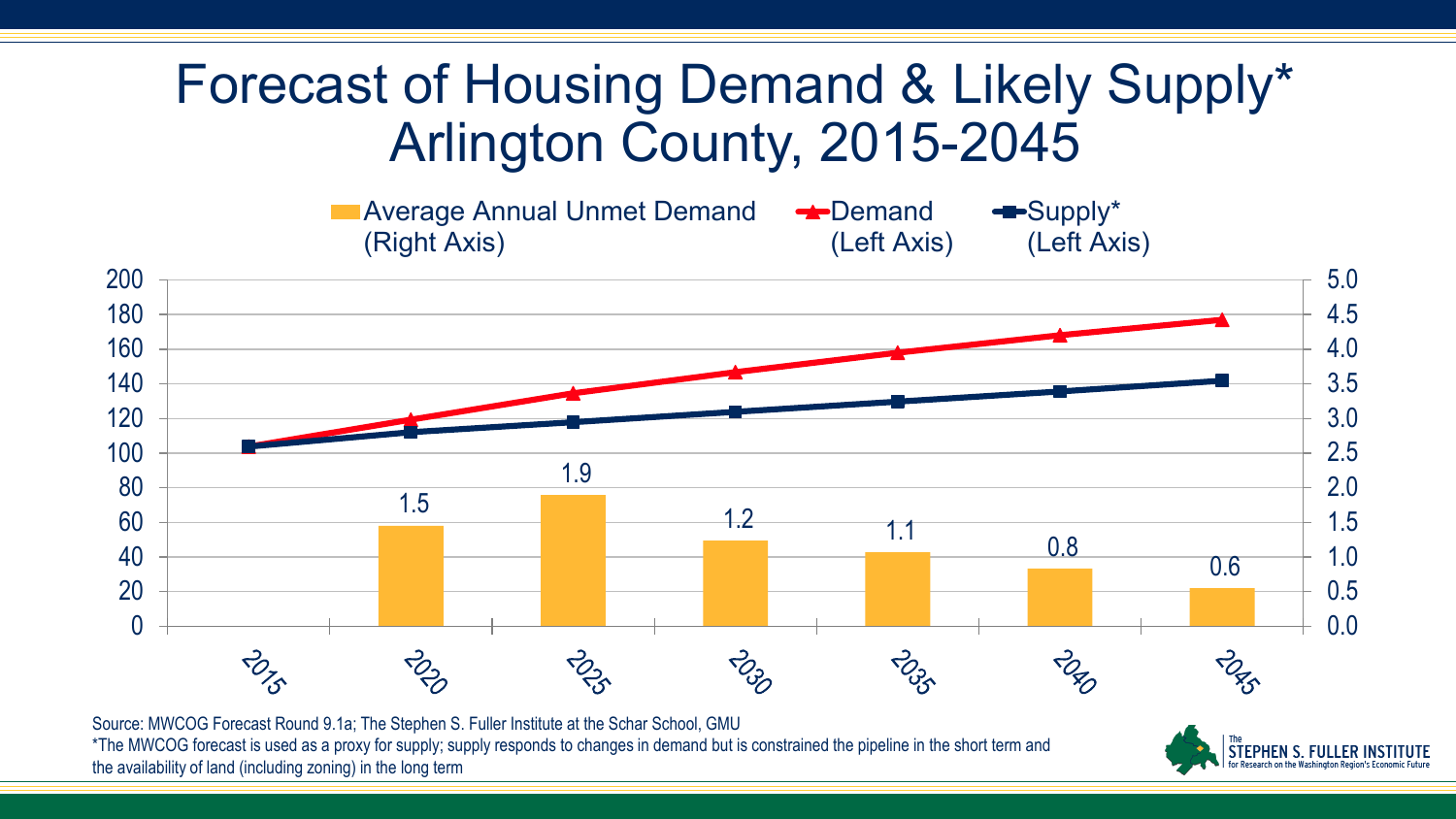### Key Trends Through 2045

- The Baby Boomer generation will age from being 51-69 years old in 2015 to being older than 81 years old in 2045.
- The Millennial generation will age from being 16 to 34 years old in 2015 to being 46 to 64 in 2045.
- The Washington region will continue to have fast growth in low-wage jobs.

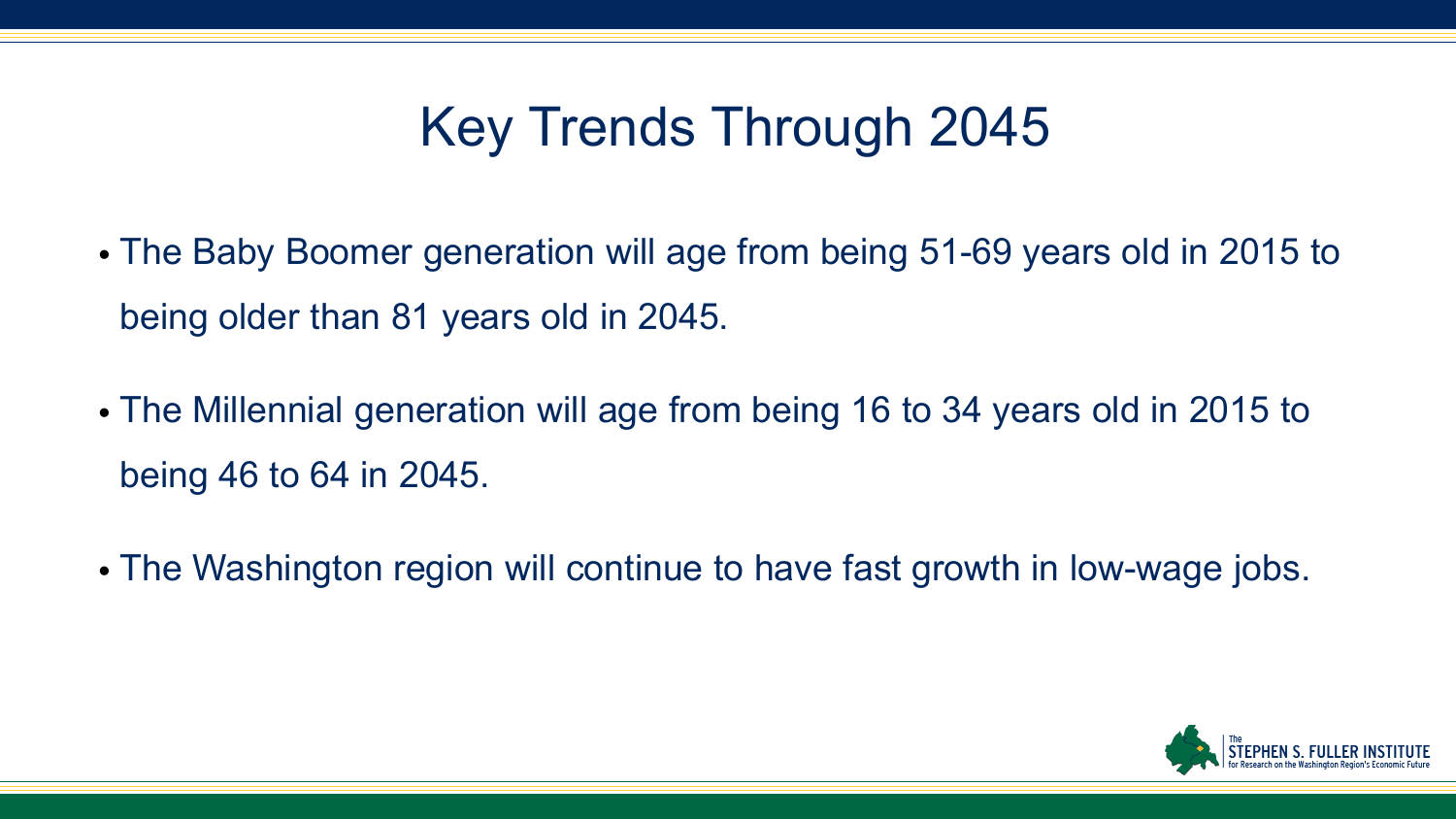### Job Change in Arlington County, 2015-2045



Source: IHS Markit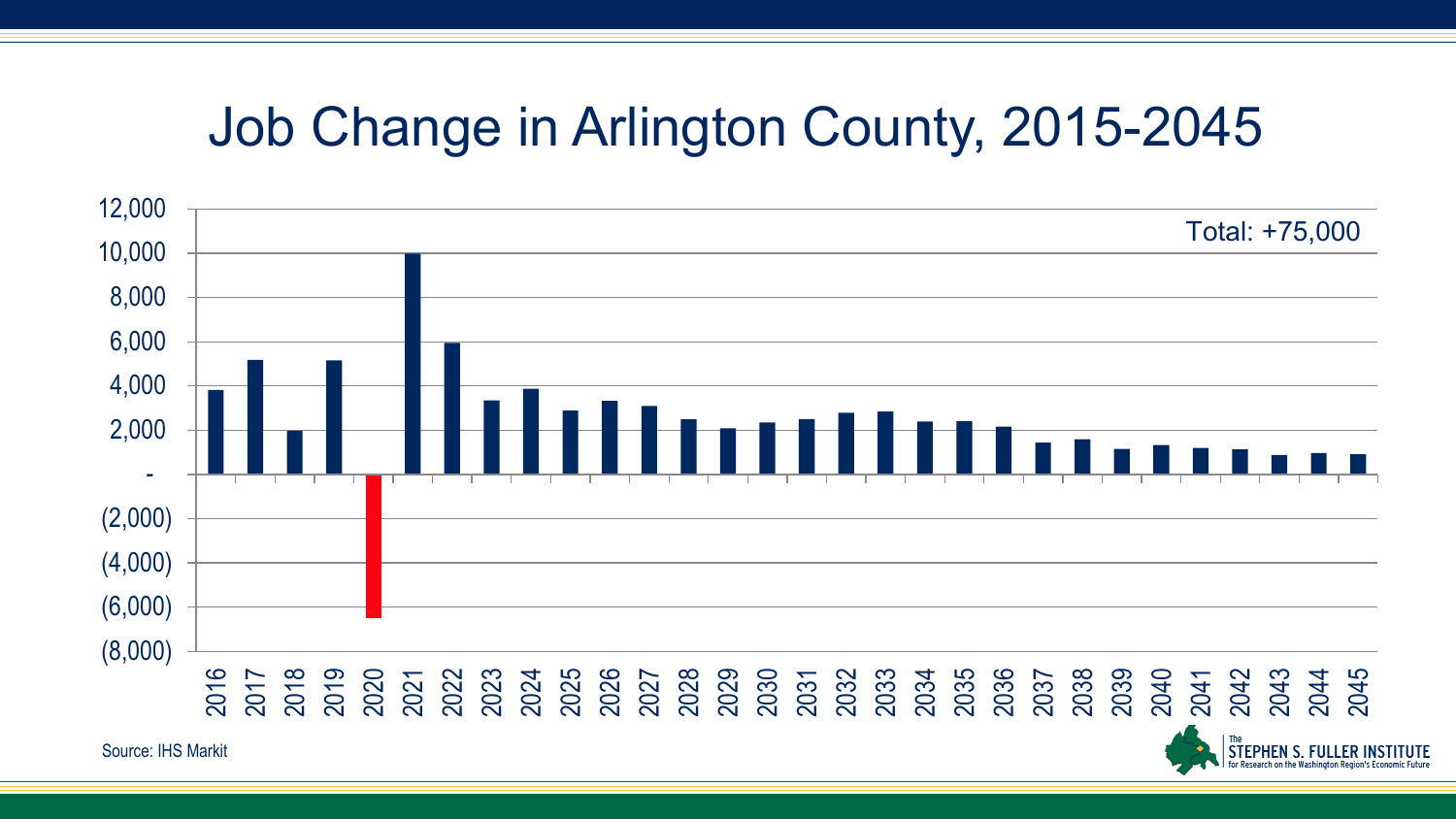### Job Change in the Washington Region, 2015-2045



Source: IHS Markit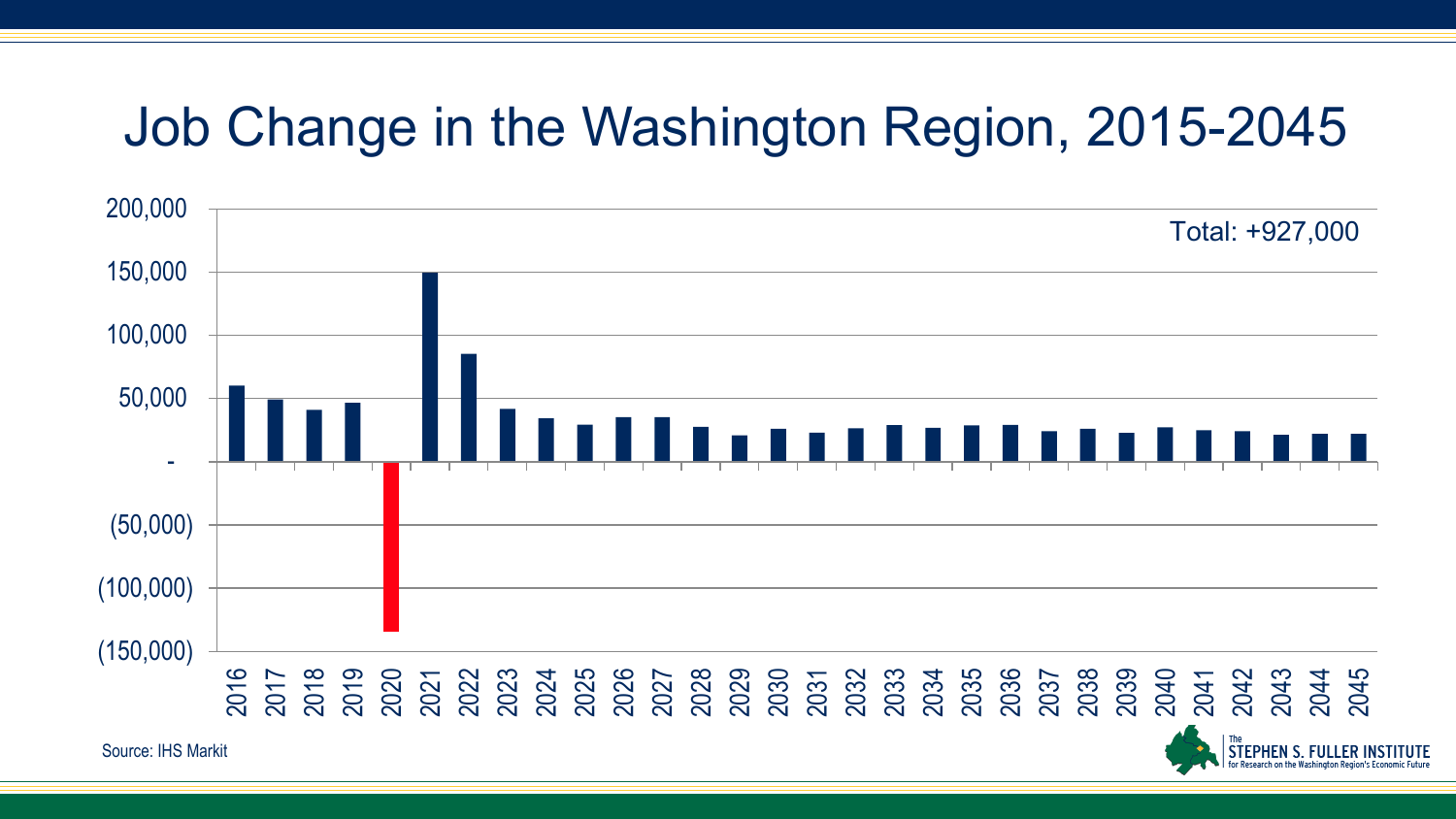#### Job Growth in the Washington Region, 2015-2045 (000s)

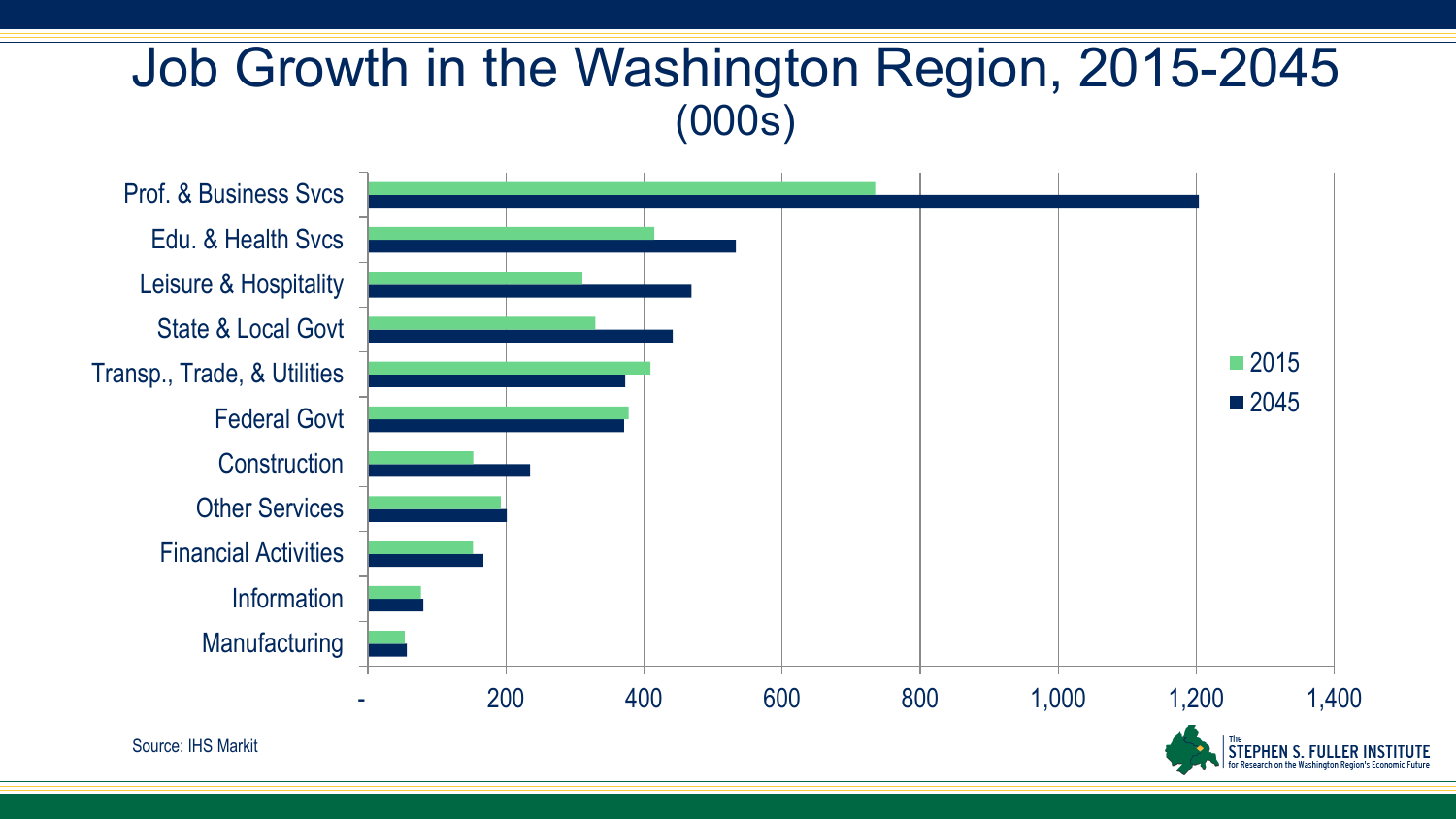### Household % Change By Area Median Income Arlington County, 2020-2045



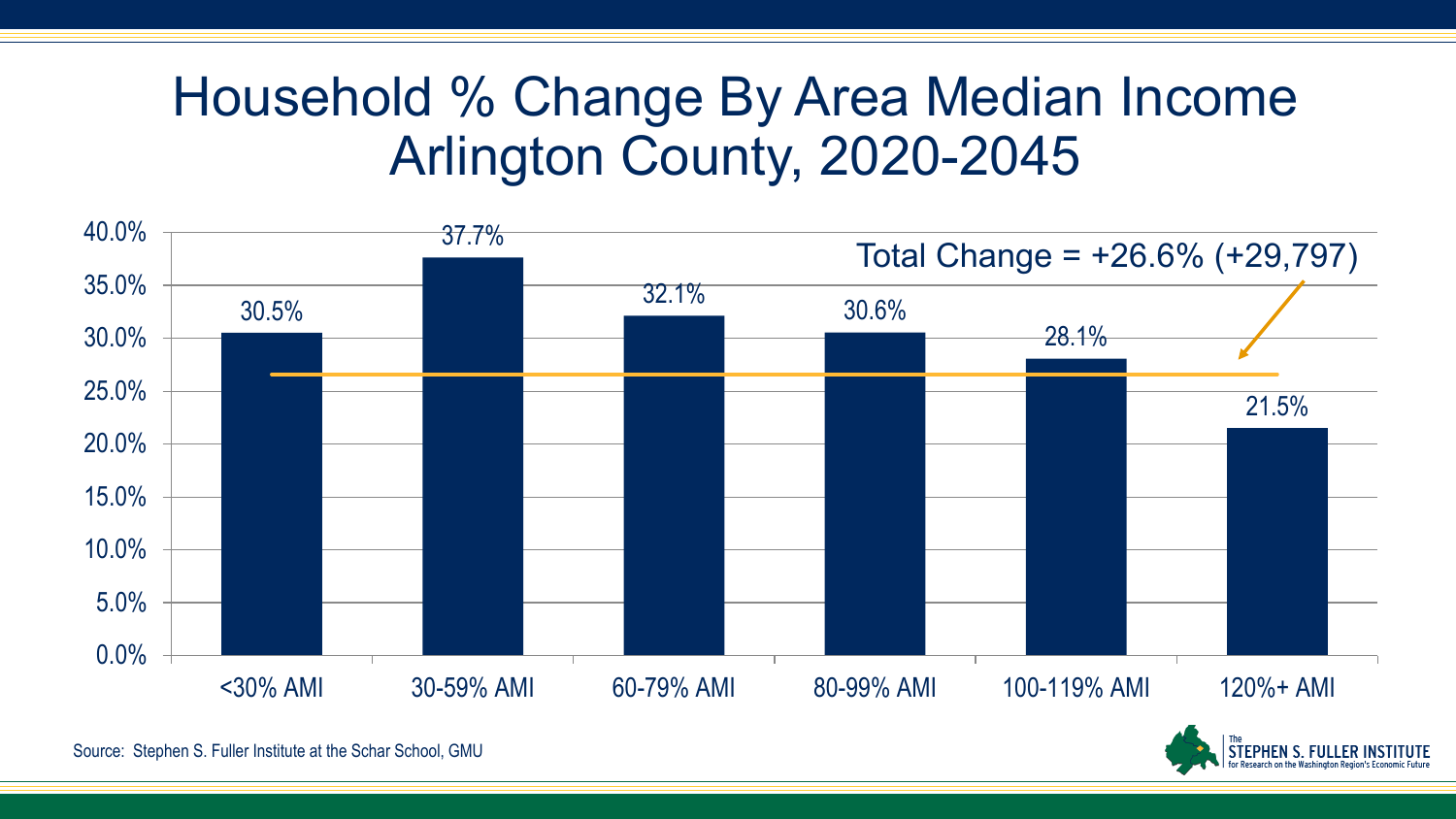### Distribution of Households By Area Median Income Arlington County, 2020 & 2045

 $\blacksquare$  <60% AMI  $\blacksquare$  60-119% AMI  $\blacksquare$  120+% AMI



**STEPHEN S. FULLI**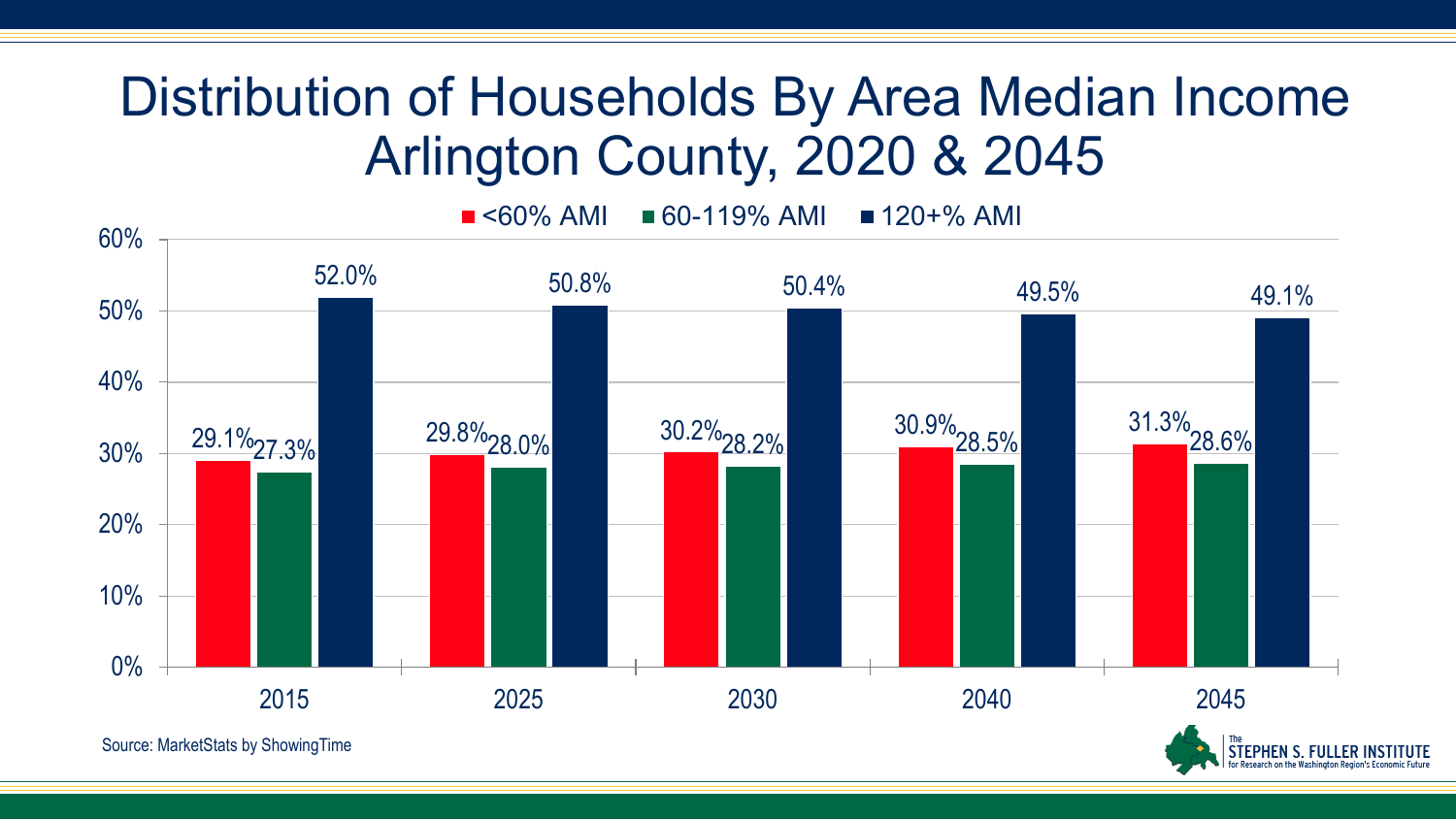### Household % Change By Area Median Income: Renter Households, Arlington County, 2020-2045



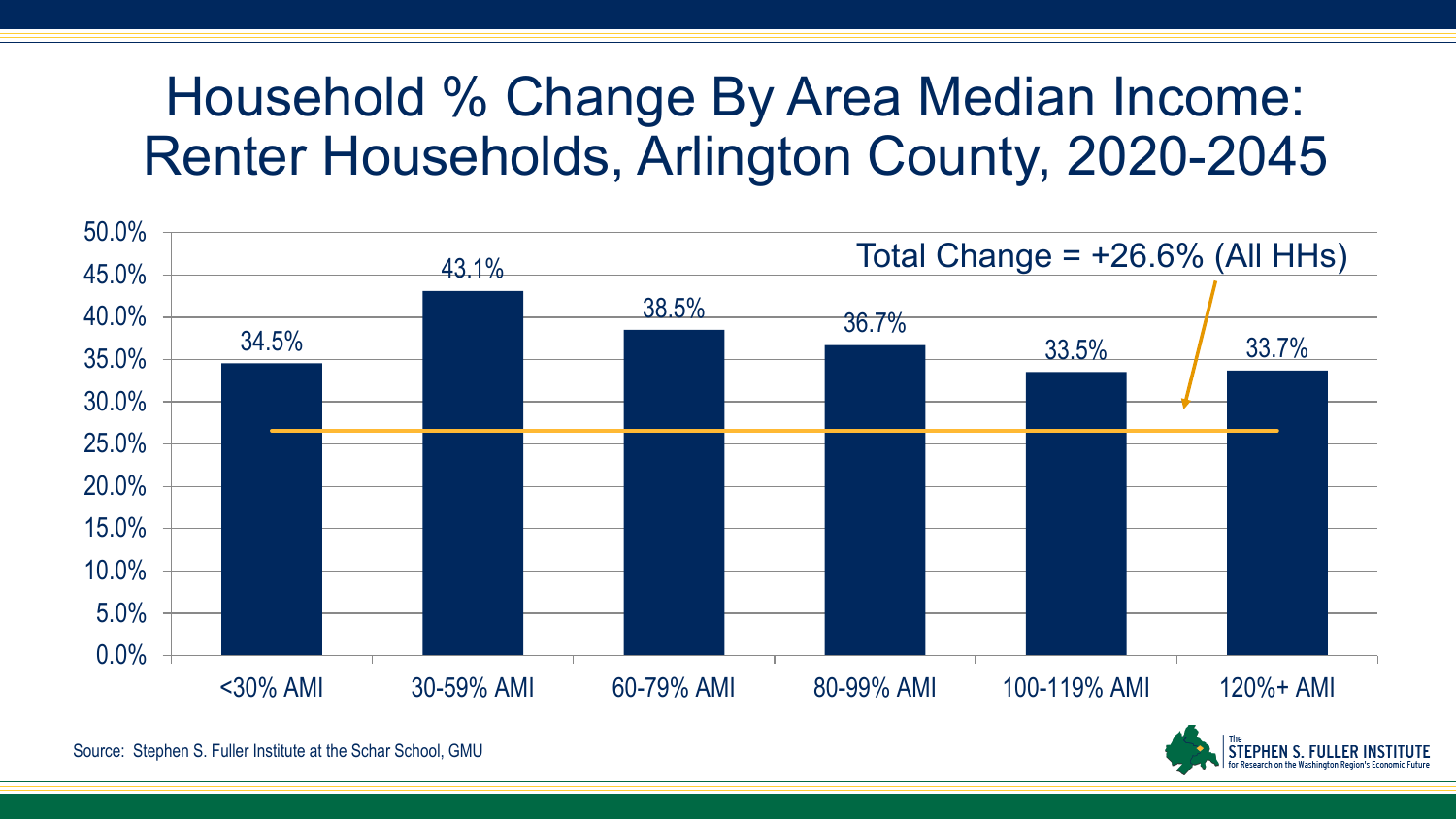### Household % Change By Area Median Income: Owner Households, Arlington County, 2020-2045



Source: Stephen S. Fuller Institute at the Schar School, GMU

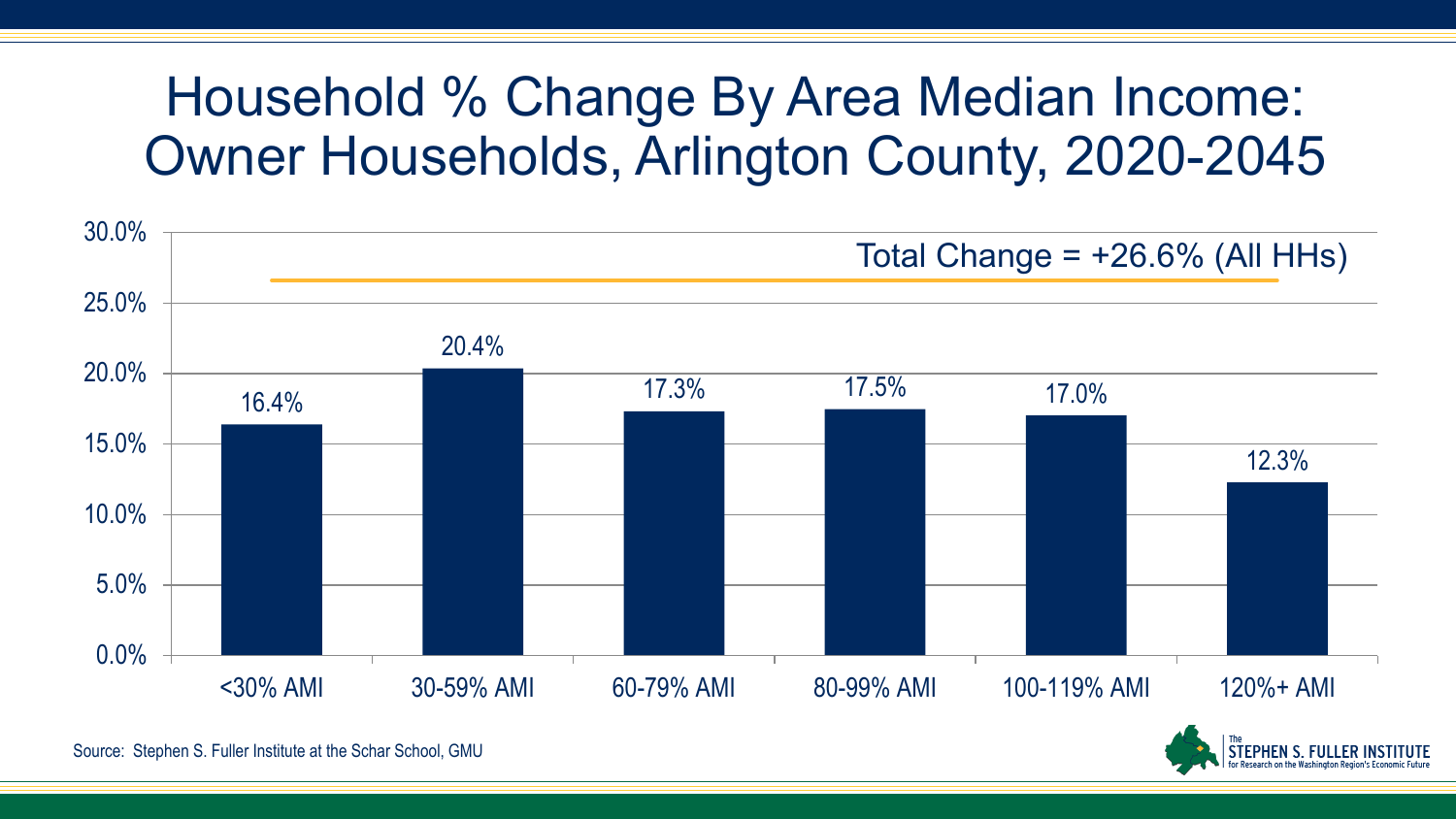### Household % Change By Select Attribute: Arlington County, 2020-2045





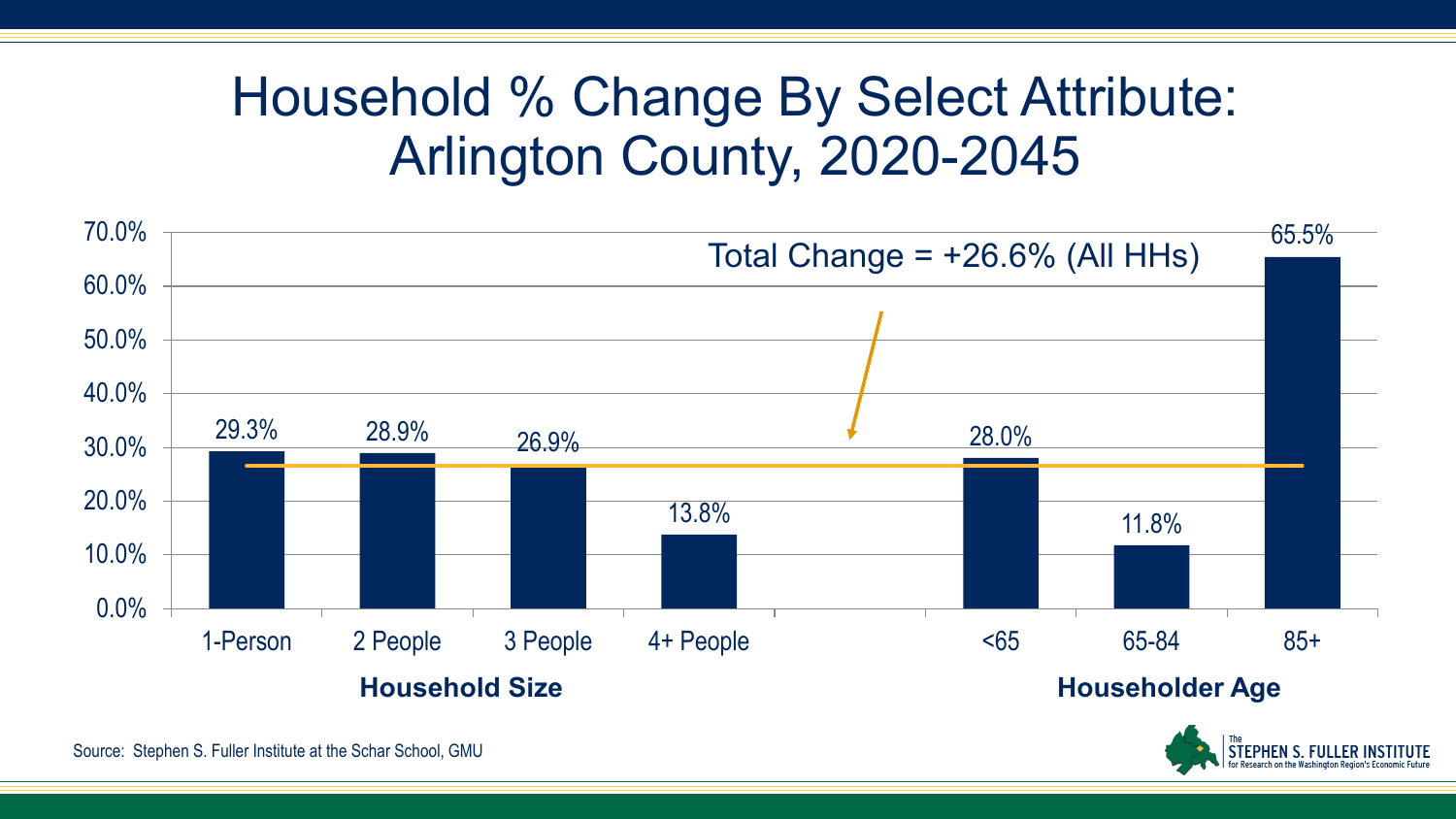### Household % Change By Disability Status: Arlington County, 2020-2045



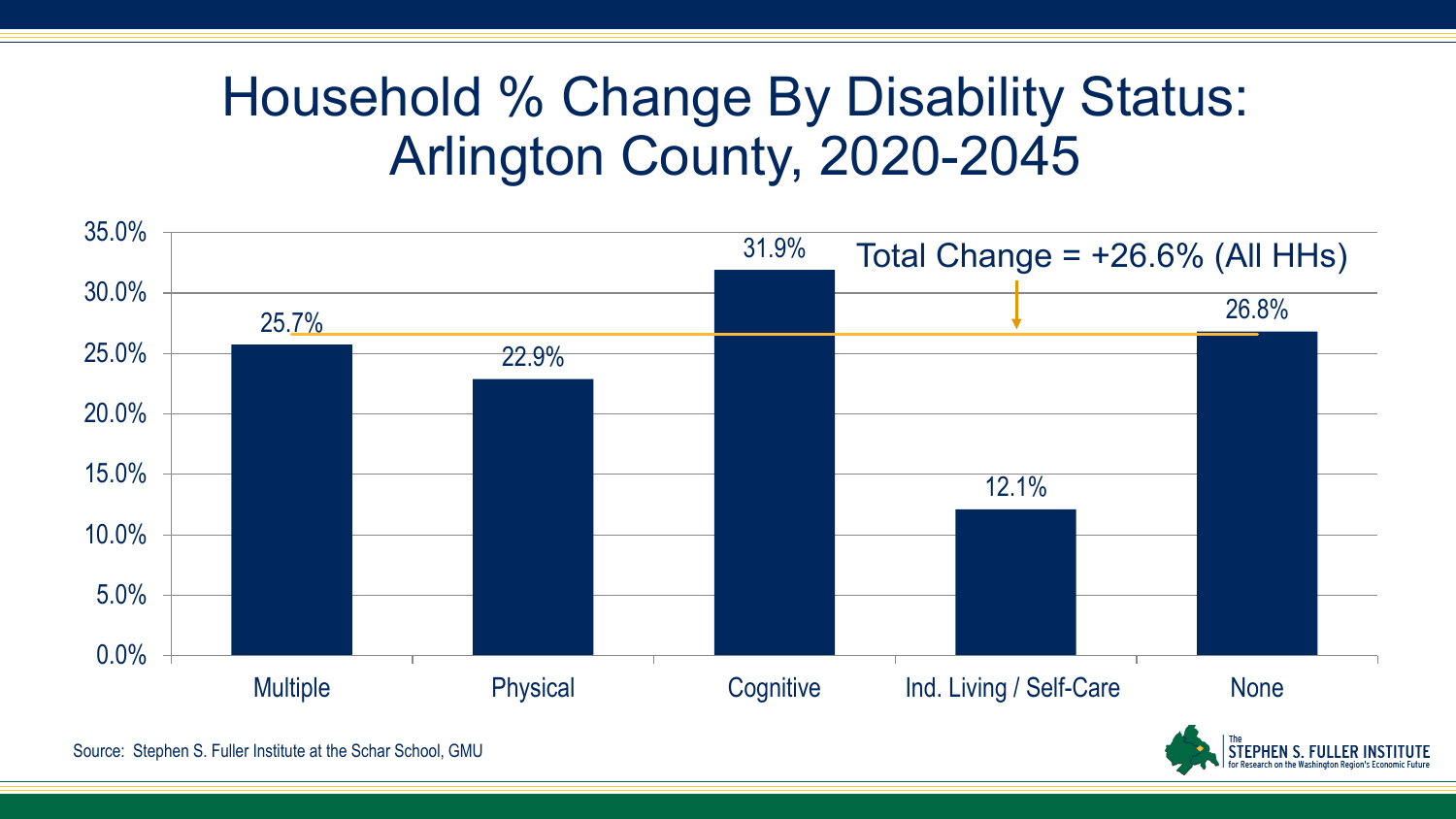### Between 2015 & 2045

- The number of households earning less than <30% of AMI is projected to increase by **4,340**, including an increase of 3,720 renters.
- The number of households earning between 30% and 60% of AMI is projected to increase by **5,790**, including 4,960 renters.
- The number households earning between 60% and 80% of AMI is projected to increase by **4,060**, including 3,360 renter households.

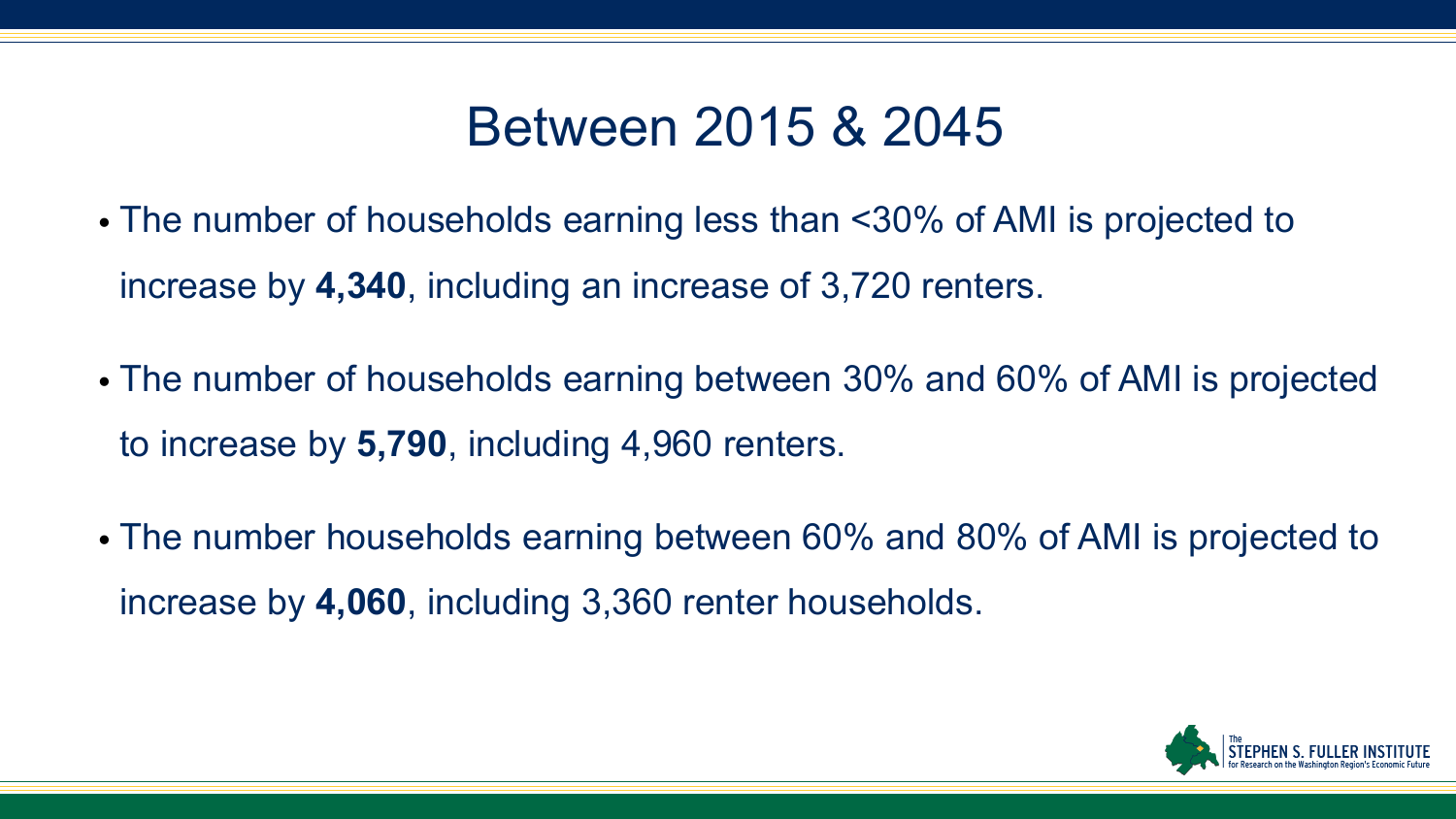### **Questions about housing forecasts or other?**

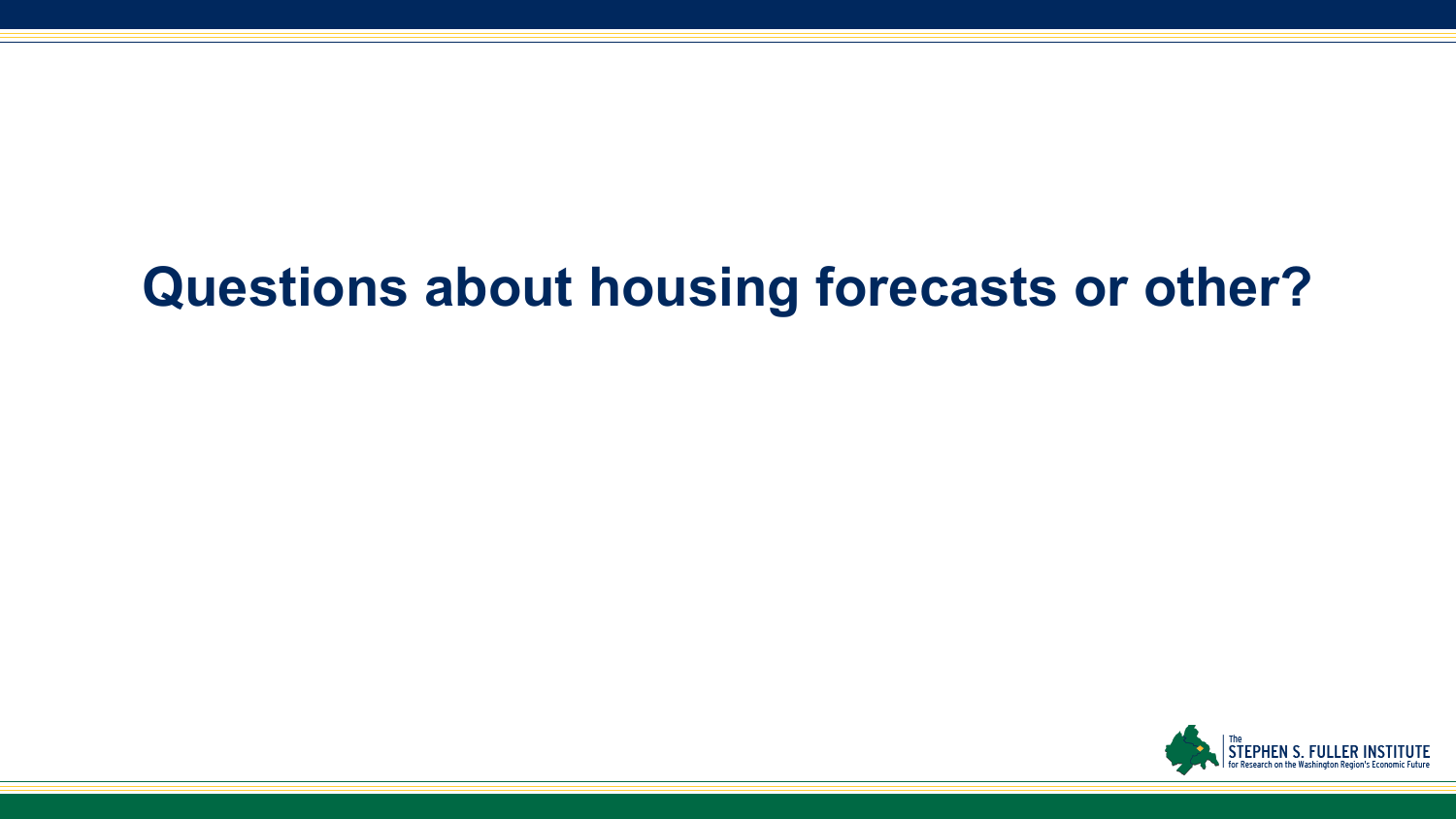### **What's Next**

#### **January 26,2021 at noon**

Rescreening of Housing Needs Analysis

#### **January 28, 2020 at 6:00 pm**

Virtual Community Meeting

### **The Affordable Housing Master Plan at Five Years:**

**A look back on implementation progress**